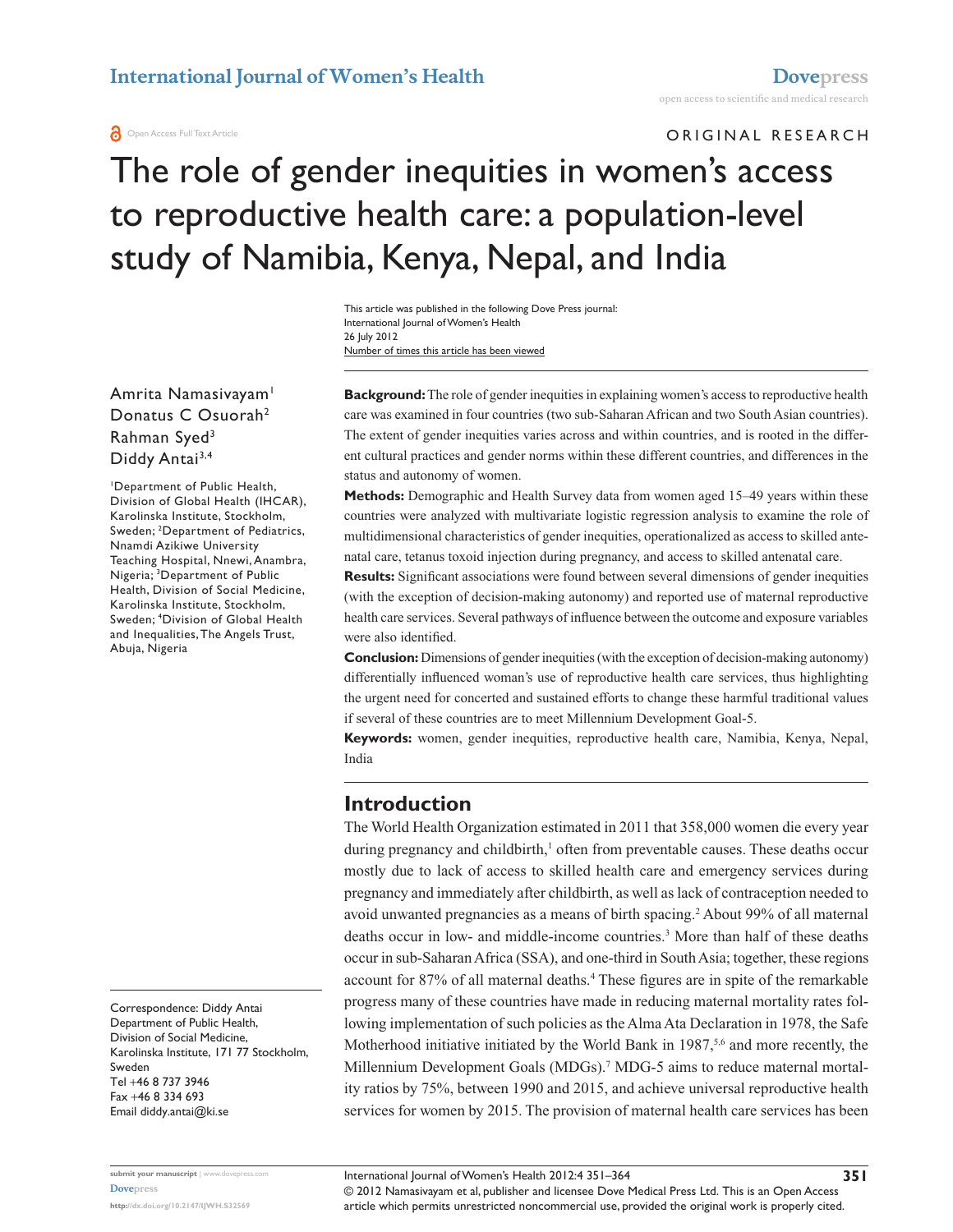repeatedly shown to be essential in curbing maternal deaths.<sup>8,9</sup> Factors such as access to antenatal care,<sup>10,11</sup> skilled assistance at child birth,12,13 delivery at a health care facility, access to emergency obstetric care,<sup>14</sup> and appropriate postpartum care<sup>15</sup> have been effective in reducing maternal mortality.

# Regional contexts: SSA and South Asia

The problem of maternal mortality in SSA has long been acknowledged. With a lifetime risk of maternal death of one in 31,16 SSA has not adequately met the goal of reducing maternal mortality by 75% in the last decade.<sup>17</sup> Many countries in SSA have had to deal with the human immunodeficiency virus/acquired immunodeficiency syndrome epidemic on a much larger scale than anywhere else in the world,<sup>18</sup> thus accounting for 9% of all maternal deaths.<sup>19</sup> These poor figures have been attributed to factors such as lack of skilled attendance at birth, maternal illiteracy, poor socioeconomic status, and high fertility rates, as well as national-level factors such as health expenditure per capita and the political stability of the country.20,21 In South Asia, the lifetime maternal mortality risk of one in 120 is only second to that of SSA. India alone accounts for 63,000 maternal deaths a year – the largest number in any country.16 Progress toward achieving MDG-5 in this region has also been slow,<sup>22</sup> and  $-$  as in the case of SSA – one of the principal contributing factors is the lack of skilled maternal health care.<sup>23</sup> Additional factors, however, include inequality in health care access mainly due to economic, social, religious, or ethnic stratification,<sup>23</sup> delays in seeking and obtaining health care, $24$  and poor quality of care due to a lack of skilled health care professionals.<sup>25</sup> In many South Asian countries, a major obstacle preventing women from receiving the health care they need is out-ofpocket payments.26

# The role of gender inequities

Conceptually distinct from "sex," which is biological and involving the ability to bear a child, gender is a social construct consisting of gender roles, norms, and expectations attributed to men and women in a given society;<sup>27</sup> this varies between societies or era. Gender plays a role in the access to and use of maternal health care on several levels. Gender norms/roles are often determined by culture and the societies in which people live, and vary significantly across and within cultures; these norms also govern differences in roles, rights, and opportunities for men and women in that society.28 Gender inequities refer to the discrimination and differential treatment of men or women in ways that are unfair, avoidable, unjust, and/or unnecessary.29 In societies where

women are of a lower status than men, gender inequities are often mirrored in terms of restrictions in education, health care, economic and employment opportunities, and choices regarding marriage and reproductive health matters.30 MDG-3 aims to "promote gender equality and empower women," with specific focus on eliminating barriers to education and employment and rights to health care.<sup>31</sup>

Gender inequities are multidimensional and affect women's access to health care in more ways than one.<sup>32</sup> Women generally have higher life expectancies than men, due to biological and behavioral factors. Yet this advantage is overridden in many contexts, and female life expectancy at birth is sometimes lower than or equal to that of males.<sup>33</sup> Additionally, women's greater longevity often does not translate into healthier lives, and in many low- and middle-income countries, women undergoing pregnancy and childbirth are often unable to access maternal health care due to systematic discriminations or inequities rooted in gender norms within the society they live in. Lack of autonomy, male dominance in relationships, and gender-based violence are other examples of gender inequities that affect access to health care. $27,33$ 

# Conceptual framework on how gender inequities affect access to maternal health care services

This study employs a conceptual framework adapted from the Ecological Systems Theory<sup>34</sup> in investigating the association between women's access to reproductive health care and gender inequities at three different levels (individual, relationship, and societal), both of which are multidimensional and interlinked. The status of women and gender norms in a society determine to a great extent the dynamics of women's relationships with their spouses or male partners, and their place in the household. Societal factors also affect the opportunities woman have regarding education, income, and occupation, expected age at first marriage, her control over earnings, and participation in decision making. The reverse could also hold true: lower educational opportunities, lack of decision-making autonomy and control over earnings, and the early marriage of women in a society act to reinforce the status quo of relationships in that society, which in turn could maintain women's lower status and the existing gender norms in a society. Societal and community level factors can affect women's access to maternal health care through different pathways (Figure 1): the type of society (eg, patriarchal, traditional) a woman lives  $in^{27}$  – and the gender norms and values within the society<sup>35</sup> – determine her status within the community and household, thereby influencing their access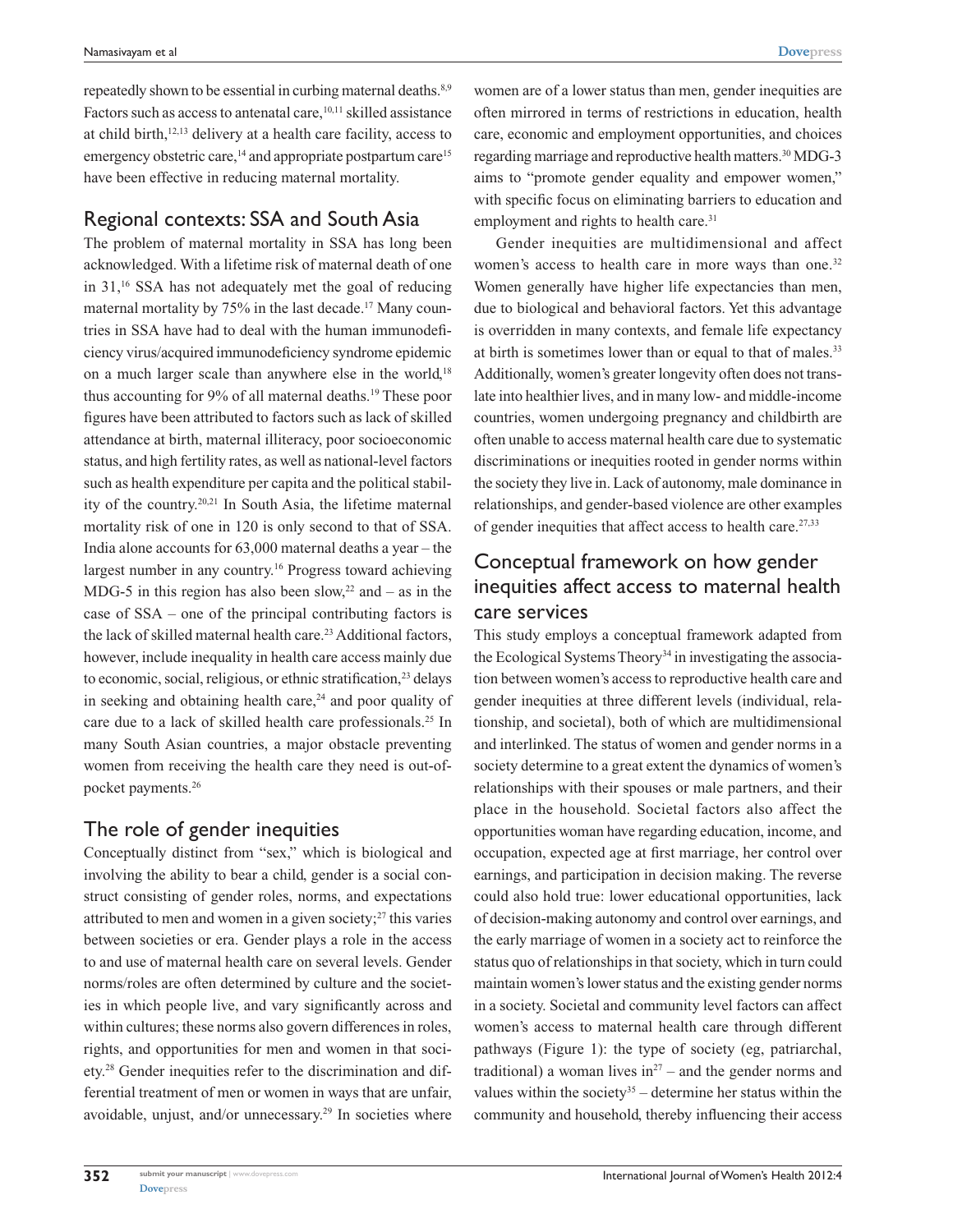

**Figure 1** Conceptual framework.

to health care (Pathway 1). The dynamics of the relationship between a woman and her partner can determine a woman's access to health care. In patriarchal societies, polygyny is a common practice, and inequalities between a woman and her partner in terms of age, education, and income often result in women being in positions of dependency with little or no say in matters such as health care, often needing to seek permission from their partners or mother-in-law to carry out daily activities.10,36 Varying levels of partner controlling behaviors (including gender-based violence) have been shown to affect women's access to health care (Pathway 2).<sup>37</sup> Individual-level factors such as a woman's decision-making autonomy, control over earnings, age at first marriage, and attitudes toward wife beating are indicators of empowerment, the degree of dependence on their partners, and the likelihood of access to maternal health care (Pathway 3).<sup>35,38</sup> Demographic and socioeconomic factors such as a woman's age, education, parity, household wealth, and place of residence can also affect access to health care, both in terms of physical and financial accessibility (Pathway 4).36

Therefore, the aim of this study was to assess, from a holistic perspective, the role of gender inequities on women's access to reproductive health care in four countries: India, Nepal, Kenya, and Namibia. It was hypothesized that dimensions of gender inequities would differentially influence access to measures of reproductive health care depending on the social contexts within the countries in the study.

# **Methods** Data

Four countries, two in SSA (Kenya and Namibia) and two in South Asia (India and Nepal), were selected on the basis of available indicators for measuring exposures and relevant outcomes, and to allow for the comparison of geographic variations in health care utilization within different contexts. Data came from the Demographic and Health Surveys (DHS) conducted in Kenya (2008–2009), Namibia (2006–2007), India (2005–2006), and Nepal (2006). DHS data are nationally representative population-based surveys carried out using a stratified two-stage cluster sampling design. Respondents included 8444 women in Kenya, 9804 women in Namibia, 124,385 women in India, and 10,793 women in Nepal, all between the ages of 15–49 years. Data were collected using a standardized DHS questionnaire administered during faceto-face interviews. Response rates ranged from 94.5% (India) to 98.4% (Nepal).

### **Measures**

Women's access to reproductive health care was operationalized as three outcome variables: (1) access to skilled antenatal care, a dichotomous variable grouped as "yes" (if women received antenatal care from a doctor, nurse, midwife, or from all three) or "no" (if women did not receive antenatal care from a doctor, nurse, or midwife); (2) tetanus toxoid injection during pregnancy, a dichotomous a variable grouped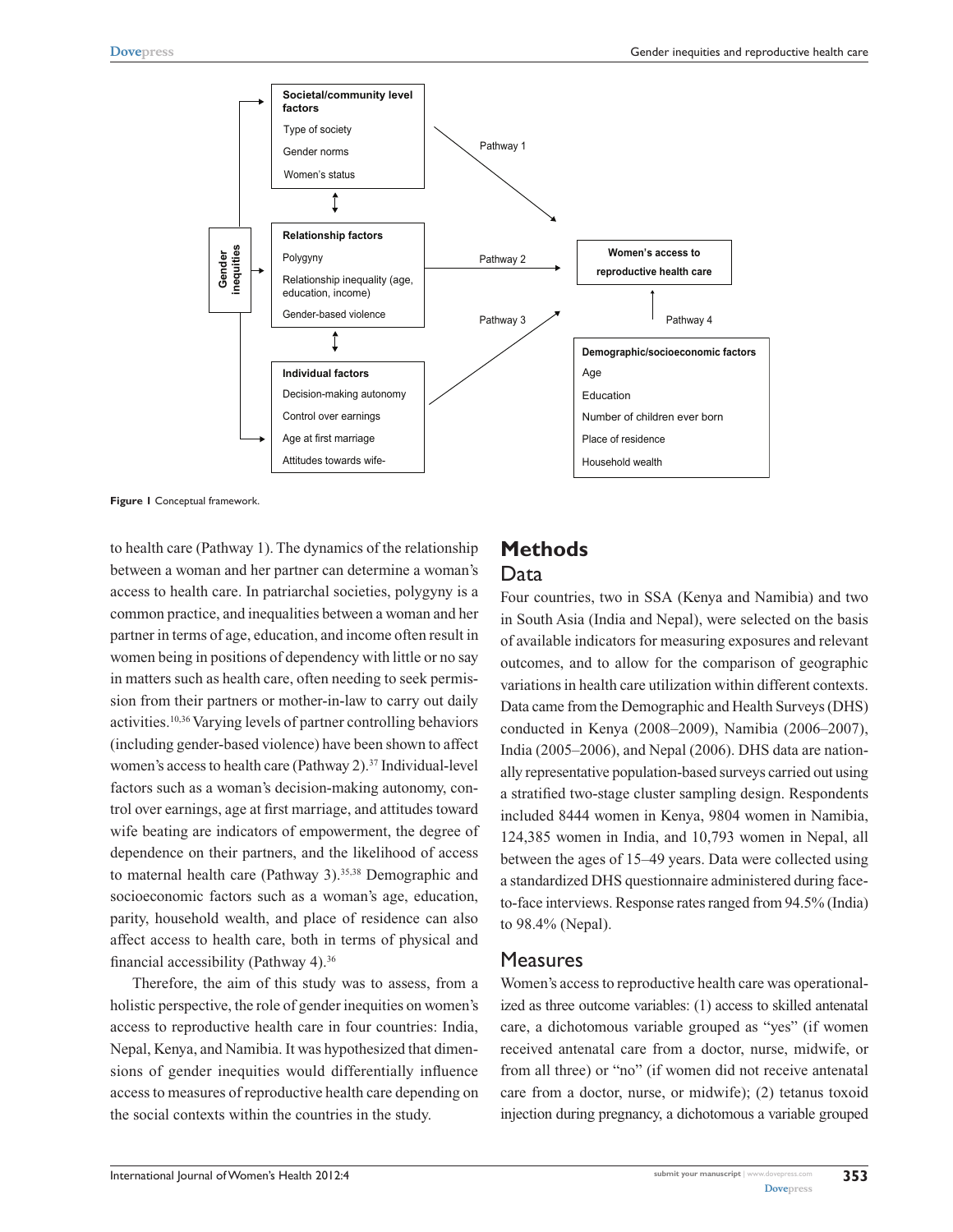**[Dovepress](www.dovepress.com)**

as "yes" (if women received one or more tetanus injections before childbirth) or "no" (if women did not receive tetanus injections before childbirth); and (3) access to an institutional delivery, for which responses were categorized as "home" (if respondent delivered in own home/parent's home/someone else's home) or "institutional" (if respondent delivered in government hospital/government health clinic/other public or rural hospital/private hospital/maternity clinic/other private clinic/nongovernmental organization/Red Cross/other).

Dimensions of gender inequities were the main exposure variables, which reflected context-specific multidimensions of gender inequities, and included: (1) "decision-making autonomy," created from dichotomous responses ("yes" or "no") to questions about the respondent having the "final say" regarding own health care, making large household purchases, making household purchases for daily needs, visits to family or relatives, food to be cooked every day, and deciding what to do with the money her husband earns. Responses of "yes" to one or more of these questions were grouped as "respondent has decision-making autonomy" and responses of "no" to all of the statements were grouped as "respondent has no decision-making autonomy;" (2) "husband has other wives," created from the variable "number of other wives respondent's husband has," and categorized as "yes" ("one or more other wives") or "no" ("no other wives"); (3) "justifies wife beating," dichotomous responses ("yes" or "no") created from responses to questions on whether respondents would justify "wife beating" for offences such as going out without telling husband/partner, neglecting the children, arguing with husband/partner, refusing to have sex with husband/ partner, and burning the food. Responses of "no" to all of the statements formed one-half of the dichotomy, responses of "yes" to one or more of the questions formed the other half; (4) "age at first marriage," categorized as  $\leq$ 19 years and  $\geq$ 20 years; (5) "control over earnings," binary variable created from responses to the question "who decides how to spend money;" responses of "respondent alone," "respondent and husband/partner," and "respondent and other person" were coded "yes," and responses of "husband/partner alone" and "someone else" were coded "no;" and (6) "relationship inequality," assessed on the basis of differences in age, education, and earnings between the respondent and her husband/ partner. Age inequalities were categorized as "respondent is younger than husband/partner," "same age as husband/ partner," and "older than husband/partner." Education inequalities were categorized as "respondent is less educated than partner," "same education as husband/partner," and "more educated than husband/partner." Earning inequalities were categorized as "respondent earns less than husband/partner," "earns the same as husband/partner," and "earns more than husband/partner."

#### Demographic and socioeconomic characteristics

These included: (1) age of respondent (15–24, 25–34, and  $>35$  years); (2) highest educational attainment (no education, primary, and secondary or higher); (3) number of children ever born (one or two, three or four, and five or more), (4) place of residence (urban and rural); and (5) household wealth index, constructed from responses to questions about household possession of durable items (eg, radio, refrigerator, television, motorcar) and quality of dwelling (eg, floor type, roof type), using principal component analysis. The resulting index was then categorized (poor, middle, and rich). A summary of the exposure variables used in this study are described in Table 1.

## Statistical analysis

Distribution of the measures of gender inequities, and demographic and socioeconomic characteristics for the four countries were analyzed. The same exposure variables were entered into the models for all four countries. Multivariate logistic regression analysis was used to determine measures of gender inequities significant in predicting women's access to maternal health care. Two models were used in analyzing the data: model 1 (crude model) assessed only measures of gender inequities as predictor variables for women's access to maternal health care, whilst model 2 (adjusted model) included the demographic and socioeconomic characteristics. Measures of association are presented as odds ratios (OR) and 95% confidence intervals (95% CI). Missing data, which were very few, were excluded from the analysis. Data was analyzed using IBM® SPSS version 18.0 (SPSS Inc, Chicago, IL).

## Ethical considerations

As a part of the DHS survey methodology, informed consent was obtained from all participants prior to their participation in the survey, and the collection of information was done confidentially. Permission for the use of datasets in the present study was obtained from Measure DHS (Calverton, MD).

# **Results**

As shown in Table 2, the women were similar with regards to proportions in decision-making autonomy, husband having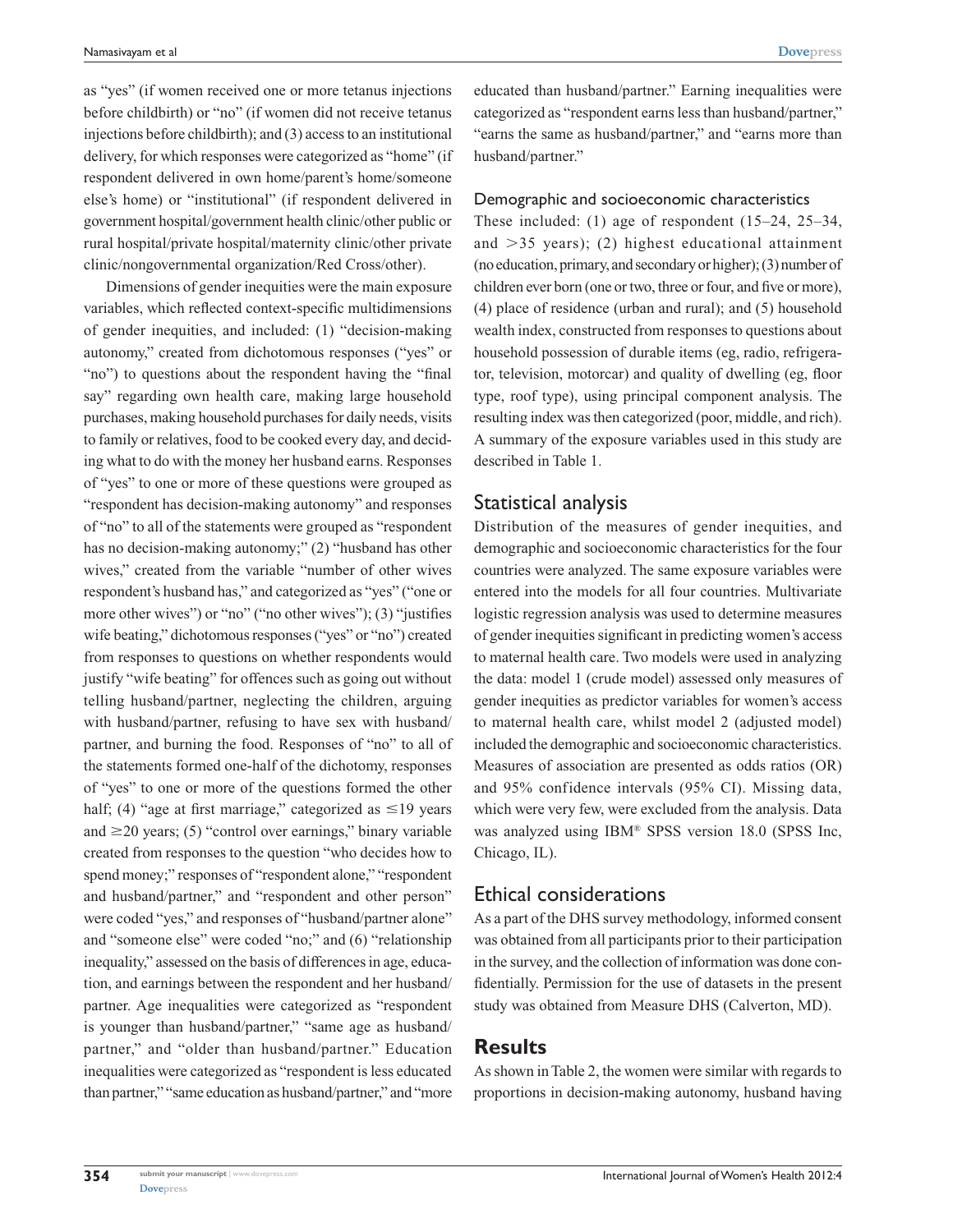**Table 1** Summary of definitions and measure of variables used in the study

| <b>Variables</b>                      | <b>Measures</b>                   |
|---------------------------------------|-----------------------------------|
| Dimensions of gender inequities       |                                   |
| Decision-making autonomy              | Yes; no                           |
| Husband has other wives (polygyny)    | Yes: no                           |
| Justifies wife beating                | Yes: no                           |
| Age at first marriage                 | $\leq$ 19 years; $\geq$ 20 years  |
| Control over earnings                 | Yes: no                           |
| Age inequalities                      | Respondent younger than           |
|                                       | husband/partner                   |
|                                       | Respondent same age as            |
|                                       | husband/partner                   |
|                                       | Respondent older than             |
|                                       | husband/partner                   |
| <b>Education inequalities</b>         | Respondent less educated than     |
|                                       | husband/partner                   |
|                                       | Respondent is as educated as      |
|                                       | husband/partner                   |
|                                       | Respondent more educated          |
|                                       | than husband/partner              |
| Earning inequalities                  | Respondent earns less than        |
|                                       | husband/partner                   |
|                                       | Respondent earns same as          |
|                                       | husband/partner                   |
|                                       | Respondent earns more than        |
|                                       | husband/partner                   |
| Demographic and socioeconomic factors |                                   |
| Age of respondent                     | $15-24$ ; 25-34; $>35$ years      |
| <b>Educational attainment</b>         | No education; primary;            |
|                                       | secondary or higher               |
| Number of children ever born          | $1-2$ ; $3-4$ ; $\geq$ 5 children |
| Place of residence                    | Urban: rural                      |
| Wealth index                          | Poor; middle; rich                |

other wives, relationship inequality in age, education and earning, age of respondent, number of children ever born, place of residence, and wealth index. The proportion of women, however, differed with regard to a higher proportion not justifying wife beating (Namibia: 5612 of 9101, 62%; India: 64,266 of 116,999, 55%; and Nepal: 8146 of 10,724, 76%), a higher proportion being  $\geq$ 20 years at first marriage (Namibia: 2748 of 4259, 65%), and a higher proportion were  $\leq$ 19 years (Kenya: 3617 of 5904, 61%; India: 66,894 of 93,724, 71%; and Nepal: 7287 of 8640, 84%).

Of the 2355 respondents in Kenya, 2173 (92%) reported having control of earnings, with similar results in Namibia (1334 of 1516, 88%) and India (19,827 of 23,033, 86%); in contrast, 1919 (86%) of 2225 women did not have control over earnings in Nepal. More women were  $\geq 35$  years in Kenya (4933 of 8444, 58%), whilst the majority were 15–24 years of age in Namibia (4081 of 9804, 42%), India (46,762 of 124,385, 37%), and Nepal (4479 of 10,793, 41%). Women with secondary or higher education were of higher proportion in Namibia (6413 of 9804, 65%) and India (66,848 of 124,373, 54%); in contrast, women with primary education were of higher proportion in Kenya (4404 of 8444, 52%), and women with no education were of higher proportion in Nepal (5677 of 10,793, 52%) (Table 2).

# Factors associated with the outcome measures

Results of the adjusted analyses are presented in Tables 3–5.

#### Skilled antenatal care

Adjusted analyses indicated that among the dimensions of gender inequities, education inequality, ie, women more educated than their partner in Namibia (OR: 0.15; 95% CI: 0.02–0.99) and women with less education than partner in Nepal (OR: 0.46; 95% CI: 0.28–0.75), were less likely to access skilled antenatal care compared to women with the same level of education as their partner. In contrast, the likelihood of having access to skilled antenatal care was significantly higher for women who were  $\leq$ 19 years at first marriage in Nepal (OR: 1.72; 95% CI: 1.08–2.73) compared to being aged  $\geq 20$  years, among women with less education than their partner in India (OR: 1.26; 95% CI: 1.10–1.45) compared to having the same level of education as their partner, and among women earning less than their partner in India (OR: 1.48; 95% CI: 1.22–1.80) compared to earning the same as their partner.

In addition, access to skilled antenatal care was significantly less likely for women aged 15–24 years in Namibia (OR: 0.07; 95% CI: 0.01–0.64) compared to those  $\geq 35$ years, but access to skilled antenatal care was significantly more likely for women having no education (OR: 0.09; 95% CI: 0.03–0.25) or primary education (OR: 0.43; 95% CI: 0.19–0.98) in Kenya, having no education (OR: 0.39; 95% CI: 0.32–0.49) or primary education (OR: 0.66; 95% CI: 0.52–0.84) in India, and having no education (OR: 0.46; 95% CI: 0.28–0.75) in Nepal compared to having secondary or higher education. Women who had three or four children in India (OR: 0.55; 95% CI: 0.47–0.65) and Nepal (OR: 0.58; 95% CI: 0.37–0.89) as well as those with five or more children in India (OR: 0.33; 95% CI: 0.27–0.40) were less likely to have access to skilled antenatal care compared to women who had one or two children. Women residing in rural areas in India (OR: 0.69; 95% CI: 0.58–0.82) and Nepal (OR: 0.26; 95% CI: 0.18–0.37) had a significantly lower likelihood of having access to skilled antenatal care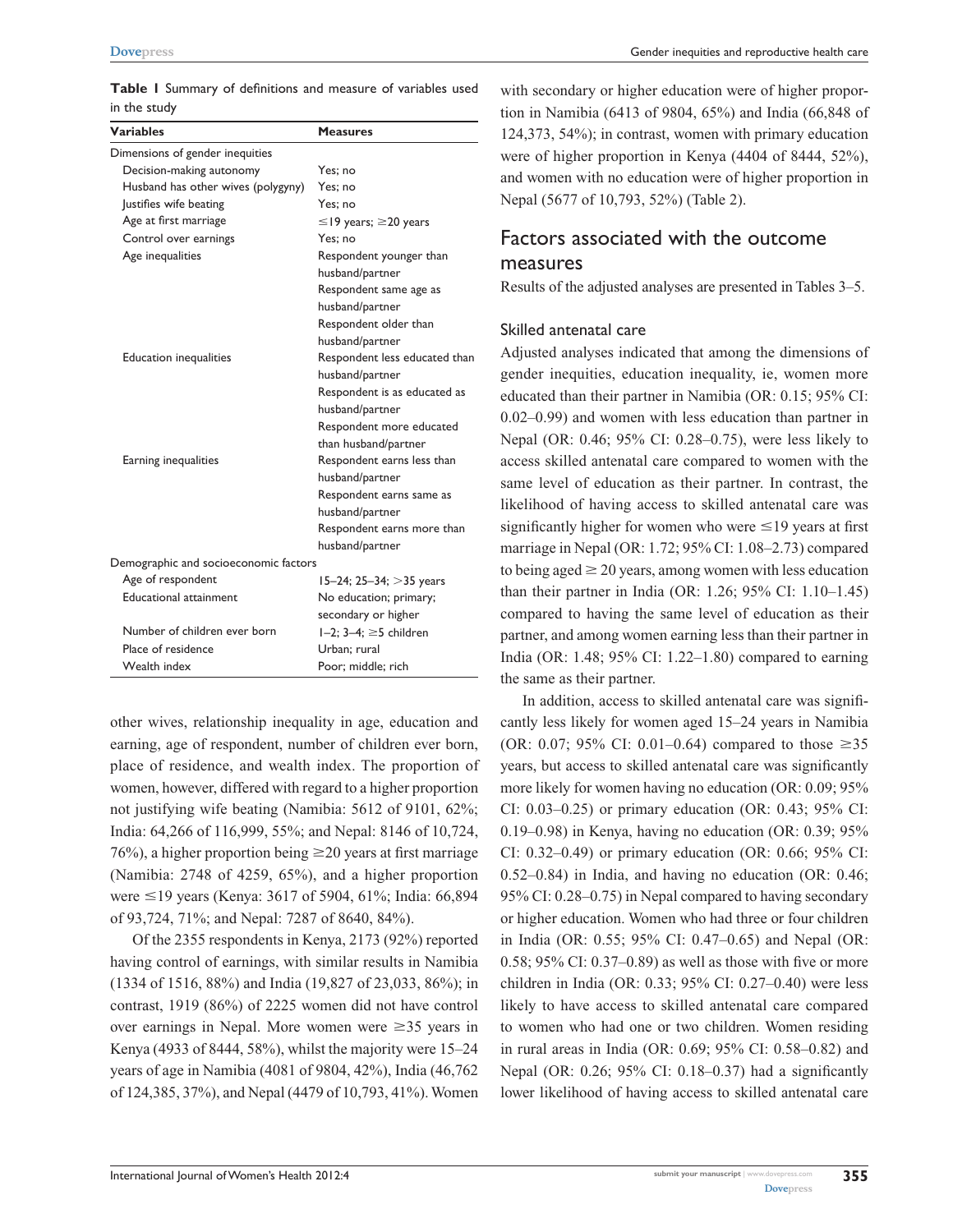| <b>Variables</b>                                                      | <b>Countries</b> |                       |                  |                |  |
|-----------------------------------------------------------------------|------------------|-----------------------|------------------|----------------|--|
|                                                                       | Kenya            | Namibia               | India            | <b>Nepal</b>   |  |
|                                                                       | $(N = 8444)$     | $(N = 9804)$          | $(N = 124, 385)$ | $(N = 10,793)$ |  |
| Decision-making autonomy                                              | $n = 4788$       | $n = 3332$            | $n = 85,943$     | $n = 10,793$   |  |
| Yes                                                                   | 4660 (97%)       | 3070 (92%)            | 76,017 (88%)     | 6164(57%)      |  |
| No                                                                    | 128(3%)          | 262 (8%)              | 9926 (12%)       | 4629 (43%)     |  |
| Husband has other wives                                               | $n = 5041$       | $n = 3562$            | $n = 87,925$     | $n = 8297$     |  |
| Yes                                                                   | 885 (18%)        | 649 (18%)             | 1980(2%)         | 385 (5%)       |  |
| No                                                                    | 4156 (82%)       | 2913 (82%)            | 85,945 (98%)     | 7912 (95%)     |  |
| Justifies wife beating                                                | $n = 7975$       | $n = 9010$            | $n = 116,999$    | $n = 10,724$   |  |
| Yes                                                                   | 3985 (50%)       | 3398 (38%)            | 52,733 (45%)     | 2578 (24%)     |  |
| No                                                                    | 3990 (50%)       | 5612 (62%)            | 64,266 (55%)     | 8146 (76%)     |  |
| Age at first marriage                                                 | $n = 5904$       | $n = 4259$            | $n = 93,724$     | $n = 8640$     |  |
| $\leq$ 19 years                                                       | 3617 (61%)       | 1511 (35%)            | 66,894 (71%)     | 7287 (84%)     |  |
| $\geq$ 20 years                                                       | 2287 (39%)       | 2748 (65%)            | 26,830 (29%)     | 1353 (16%)     |  |
| Control over earnings                                                 | $n = 2355$       | $n = 1516$            | $n = 23,033$     | $n = 2225$     |  |
| Yes                                                                   | 2173 (92%)       | 1334 (88%)            | 19,827 (86%)     | 306 (14%)      |  |
| No                                                                    | 182 (8%)         | 182 (12%)             | 3206 (14%)       | 1919 (86%)     |  |
| Age inequality                                                        | $n = 5021$       | $n = 3446$            | $n = 88,078$     | $n = 8243$     |  |
| Respondent is younger than partner                                    | 4734 (94%)       | 2823 (82%)            | 83, 127 (94%)    | 7107 (86%)     |  |
|                                                                       |                  |                       | 2632 (3%)        |                |  |
| Respondent is same age as partner<br>Respondent is older than partner | 144(3%)          | 206 (6%)<br>408 (12%) | 2319 (3%)        | 572 (7%)       |  |
| <b>Education inequality</b>                                           | 143(3%)          |                       |                  | 564 (7%)       |  |
|                                                                       | $n = 5809$       | $n = 3989$            | $n = 93,199$     | $n = 8652$     |  |
| Respondent is less educated than partner                              | 2701 (46%)       | 1549 (39%)            | 48,506 (52%)     | 5503 (64%)     |  |
| Respondent is as educated as partner                                  | 1843 (32%)       | 980 (24%)             | 28,252 (30%)     | 2559 (29%)     |  |
| Respondent is more educated than partner                              | 1265(22%)        | 1460 (37%)            | 16,441(18%)      | 590 (7%)       |  |
| Earning inequality                                                    | $n = 6154$       | $n = 1486$            | $n = 22,610$     | $n = 2202$     |  |
| Respondent earns less than partner                                    | 1531(67%)        | 1021 (69%)            | 16,751(74%)      | 1904 (68%)     |  |
| Respondent earns the same as partner                                  | 388 (17%)        | 174 (12%)             | 2678 (12%)       | 547 (25%)      |  |
| Respondent earns more than partner                                    | 371 (16%)        | 291 (19%)             | 3181 (14%)       | 151(7%)        |  |
| Age of respondent                                                     | $n = 8444$       | $n = 9804$            | $n = 124,385$    | $n = 10,793$   |  |
| 15–24 years                                                           | 3511 (41%)       | 4081 (42%)            | 46,762 (37%)     | 4479 (41%)     |  |
| $25 - 34$ years                                                       | 2603 (31%)       | 2985 (30%)            | 38,520 (31%)     | 3101 (29%)     |  |
| $\geq$ 35 years                                                       | 4933 (58%)       | 2738 (28%)            | 39,103 (32%)     | 3213 (30%)     |  |
| Highest educational level                                             | $n = 8444$       | $n = 9804$            | $n = 124,373$    | $n = 10,793$   |  |
| No education                                                          | 1242(15%)        | 775 (8%)              | 39,769 (32%)     | 5677 (52%)     |  |
| Primary                                                               | 4404 (52%)       | 2616 (27%)            | 17,756 (14%)     | 1908 (18%)     |  |
| Secondary or higher                                                   | 2798 (33%)       | 6413 (65%)            | 66,848 (54%)     | 3208 (30%)     |  |
| Number of children ever born                                          | $n = 6102$       | $n = 6636$            | $n = 84,609$     | $n = 7791$     |  |
| $I - 2$                                                               | 2393 (39%)       | 3494 (53%)            | 39,698 (47%)     | 3153 (41%)     |  |
| $3 - 4$                                                               | 1825 (30%)       | 1869 (28%)            | 30,150 (36%)     | 2679 (34%)     |  |
| $\geq 5$                                                              | 1884(31%)        | 1273 (19%)            | 14,761 (17%)     | 1959 (25%)     |  |
| Place of residence                                                    | $n = 8444$       | $n = 9804$            | $n = 124,385$    | $n = 10,793$   |  |
| Urban                                                                 | 2615 (31%)       | 4405 (45%)            | 56,961 (46%)     | 2949 (27%)     |  |
| Rural                                                                 | 5829 (69%)       | 5399 (55%)            | 67,424 (54%)     | 7844 (73%)     |  |
| Wealth index                                                          | $n = 8444$       | n = 9804              | $n = 124,385$    | $n = 10,793$   |  |
| Poor                                                                  | 2983 (35%)       | 3350 (34%)            | 31,729 (25%)     | 4212 (39%)     |  |
| Middle                                                                | 1455 (17%)       | 2223 (23%)            | 23,682 (19%)     | 1974 (18%)     |  |
| Rich                                                                  | 4006 (48)        | 4231 (43%)            | 68,974 (56%)     | 4607 (43%)     |  |

compared to women residing in urban areas. Finally, women in the poorest (OR: 0.25; 95% CI: 0.19–0.31) and middle (OR: 0.45; 95% CI: 0.35–0.58) wealth categories in India and women in the poorest (OR: 0.40; 95% CI: 0.28–0.58) and middle (OR: 0.62; 95% CI: 0.39–0.97) wealth categories in Nepal had a significantly lower likelihood of access skilled antenatal care compared to women in the richest wealth category (Table 3).

#### Access to institutional delivery

Access to institutional delivery was significantly less likely among women whose husband had other wives in Nepal (OR: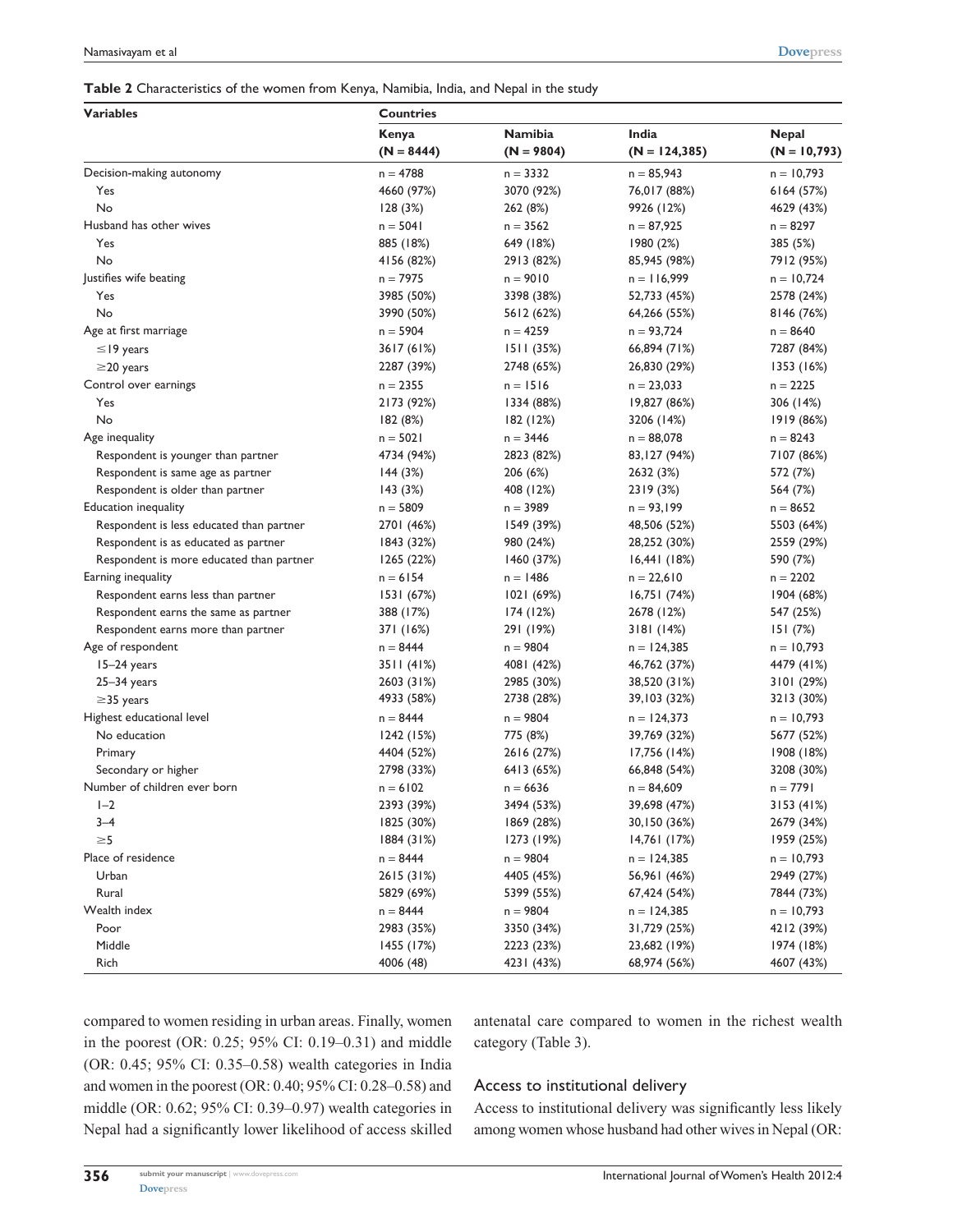**Table 3** Odds ratios and 95% confidence intervals for the association between measures of gender inequities and women's access to skilled antenatal care

| <b>Variables</b>             | <b>Countries</b>    |                      |                     |                        |  |
|------------------------------|---------------------|----------------------|---------------------|------------------------|--|
|                              | Kenya               | <b>Namibia</b>       | India               | <b>Nepal</b>           |  |
|                              | <b>Adjusted</b>     | <b>Adjusted</b>      | <b>Adjusted</b>     | <b>Adjusted</b>        |  |
|                              | OR (95% CI)         | OR (95% CI)          | OR (95% CI)         | OR (95% CI)            |  |
| <b>Gender inequities</b>     |                     |                      |                     |                        |  |
| Decision-making autonomy     |                     |                      |                     |                        |  |
| Yes                          |                     |                      |                     |                        |  |
| No                           | $0.53(0.06 - 4.79)$ | $1.45(0.10-20.47)$   | $0.89(0.71 - 1.11)$ | $0.86$ $(0.54 - 1.36)$ |  |
| Husband has other wives      |                     |                      |                     |                        |  |
| Yes                          | $1.14(0.63 - 2.04)$ | $1.39(0.24 - 7.94)$  | $0.82$ (0.58-1.16)  | $0.65(0.33 - 1.29)$    |  |
| No                           |                     |                      |                     |                        |  |
| Justifies wife beating       |                     |                      |                     |                        |  |
| Yes                          | $1.15(0.07 - 1.88)$ | $0.81(0.26 - 2.52)$  | $0.97(0.85 - 1.10)$ | $0.80(0.57 - 1.13)$    |  |
| No                           |                     |                      | L                   |                        |  |
| Age at first marriage        |                     |                      |                     |                        |  |
| $\leq$ 19 years              | $0.71(0.40 - 1.24)$ | $0.84(0.25 - 2.85)$  | $0.84(0.69 - 1.01)$ | $1.72(1.08 - 2.73)$    |  |
| $\geq$ 20 years              |                     |                      |                     |                        |  |
|                              |                     |                      |                     |                        |  |
| Control over earnings        |                     |                      |                     |                        |  |
| Yes                          |                     |                      |                     |                        |  |
| No                           | $1.35(0.54 - 3.41)$ | $1.25(0.19 - 8.07)$  | $1.18(0.98 - 1.42)$ | $1.11(0.69 - 1.77)$    |  |
| Relationship inequality      |                     |                      |                     |                        |  |
| Age inequality               |                     |                      |                     |                        |  |
| Younger than partner         | $0.98(0.21 - 4.47)$ | $0(0)^{5}$           | $1.36(0.96 - 1.92)$ | $1.71(0.86 - 3.39)$    |  |
| Same age as partner          |                     |                      | L                   |                        |  |
| Older than partner           | $0.46(0.07 - 3.19)$ | $0(0)^{6}$           | $1.21(0.74 - 1.98)$ | $1.04(0.43 - 2.50)$    |  |
| Education inequality         |                     |                      |                     |                        |  |
| Less educated than partner   | $1.60(0.95 - 2.72)$ | $0.74(0.14-3.98)$    | $1.26$ (1.10-1.45)  | $0.46(0.28 - 0.75)$    |  |
| Same education as partner    |                     |                      |                     |                        |  |
| More educated than partner   | $1.34(0.67 - 2.67)$ | $0.15(0.02 - 0.99)$  | $1.14(0.89 - 1.47)$ | $0.72(0.43 - 1.22)$    |  |
| Earning inequality           |                     |                      |                     |                        |  |
| Earns less than partner      | $0.87(0.46 - 1.71)$ | $0.40(0.07 - 2.17)$  | $1.48(1.22 - 1.80)$ | $0.91(0.62 - 1.35)$    |  |
| Earns the same as partner    |                     |                      |                     |                        |  |
| Earns more than partner      | $1.24(0.51 - 3.00)$ | $1.42(0.10 - 19.58)$ | $1.31(0.99 - 1.72)$ | $0.48(0.22 - 1.02)$    |  |
| Age of respondent            |                     |                      |                     |                        |  |
| $15-24$ years                | $1.93(0.76 - 4.93)$ | $0.07(0.01 - 0.64)$  | $1.03(0.80 - 1.32)$ | $1.24(0.64 - 2.43)$    |  |
| $25 - 34$ years              | $1.09(0.62 - 1.92)$ | $0.67(0.17-2.66)$    | $1.16(0.97 - 1.40)$ | $1.21(0.72 - 2.02)$    |  |
| $\geq$ 35 years              | L                   |                      | $\mathbf{I}$        | L                      |  |
| Highest educational level    |                     |                      |                     |                        |  |
| No education                 | $0.09(0.03 - 0.25)$ | $0.24(0.04 - 1.57)$  | $0.39(0.32 - 0.49)$ | $0.46(0.28 - 0.75)$    |  |
| Primary                      | $0.43(0.19-0.98)$   | $3.20(0.72 - 14.35)$ | $0.66(0.52 - 0.84)$ | $0.72(0.43 - 1.22)$    |  |
| Secondary or higher          |                     |                      |                     |                        |  |
| Number of children ever born |                     |                      |                     |                        |  |
| $I - 2$                      |                     |                      |                     |                        |  |
| $3 - 4$                      | $1.27(0.59 - 2.74)$ | $0.22(0.04 - 1.10)$  | $0.55(0.47-0.65)$   | $0.58(0.37 - 0.89)$    |  |
| $\geq 5$                     | $0.74(0.32 - 1.72)$ | $0.15(0.02 - 1.20)$  | $0.33(0.27 - 0.40)$ | $0.65(0.37 - 1.17)$    |  |
| Place of residence           |                     |                      |                     |                        |  |
| Urban                        | L                   | L                    | $\mathbf{L}$        | L                      |  |
| Rural                        | $0.49(0.22 - 1.14)$ | $0.29(0.07 - 1.26)$  | $0.69(0.58 - 0.82)$ | $0.26(0.18 - 0.37)$    |  |
| Wealth index                 |                     |                      |                     |                        |  |
| Poor                         | $0.70(0.34 - 1.43)$ | $0.21(0.04-1.03)$    | $0.25(0.19-0.31)$   | $0.40(0.28 - 0.58)$    |  |
| Middle                       | $0.79(0.37 - 1.73)$ | $0.42(0.09 - 1.88)$  | $0.45(0.35 - 0.58)$ | $0.62(0.39 - 0.97)$    |  |
| Rich                         |                     |                      | L                   |                        |  |

**Note:** Bold figures indicate statistical significance.

**Abbreviations:** CI, confidence interval; OR, odds ratio.

0.17; 95% CI: 0.05–0.63) compared to women who were the only wife, among women who justified wife beating in Namibia (OR: 0.50; 95% CI: 0.26–0.99) compared to those who did not justify wife beating, and among women who were  $\leq$ 19 years at first marriage in Kenya (OR: 0.61; 95%) CI: 0.45–0.82) and India (OR: 0.67; 95% CI: 0.58–0.79) compared to being  $\geq$  20 years at first marriage. Furthermore, institutional delivery was less likely among women younger than their partner in Kenya (OR: 0.85; 95% CI: 0.36–2.04) and among women more educated than their partner in Kenya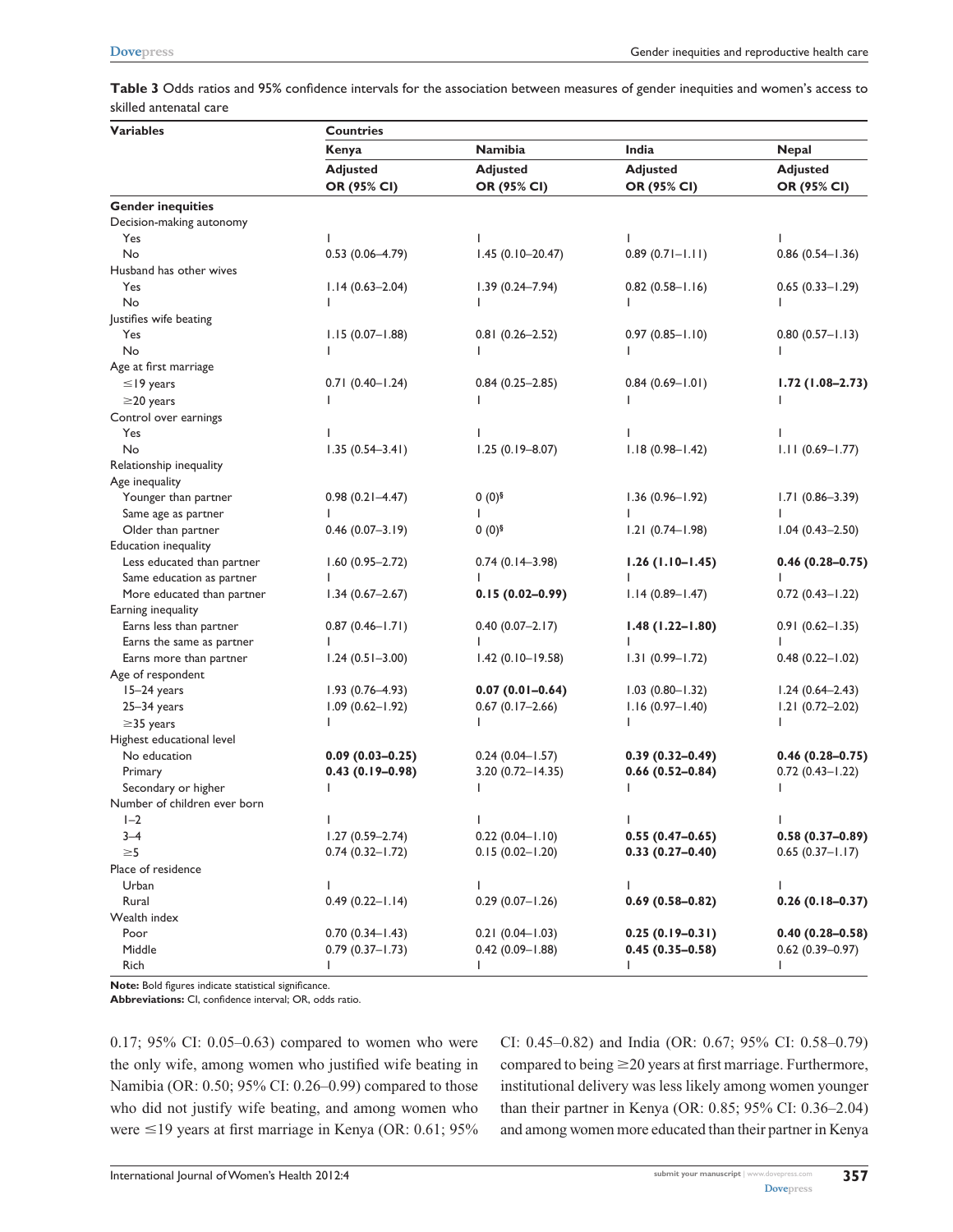**Table 4** Odds ratios and 95% confidence intervals for the association between measures of gender inequities and women's access to institutional delivery

| <b>Variables</b>               | <b>Countries</b>       |                     |                     |                        |  |
|--------------------------------|------------------------|---------------------|---------------------|------------------------|--|
|                                | Kenya                  | <b>Namibia</b>      | India               | <b>Nepal</b>           |  |
|                                | <b>Adjusted</b>        | <b>Adjusted</b>     | <b>Adjusted</b>     | <b>Adjusted</b>        |  |
|                                | OR (95% CI)            | OR (95% CI)         | OR (95% CI)         | OR (95% CI)            |  |
| <b>Gender inequities</b>       |                        |                     |                     |                        |  |
| Decision-making autonomy       |                        |                     |                     |                        |  |
| Yes                            |                        |                     |                     |                        |  |
| No                             | $0.58(0.12 - 2.89)$    | $1.49(0.35 - 6.29)$ | $0.81(0.65 - 1.02)$ | $1.13(0.65 - 1.96)$    |  |
| Husband has other wives        |                        |                     |                     |                        |  |
| Yes                            | $0.77(0.53 - 1.13)$    | $0.73(0.30 - 1.79)$ | $0.94(0.66 - 1.35)$ | $0.17(0.05 - 0.63)$    |  |
| No                             |                        |                     |                     |                        |  |
| Justifies wife beating         |                        |                     |                     |                        |  |
| Yes                            | $0.88(0.67 - 1.16)$    | $0.50(0.26 - 0.99)$ | $1.10(0.97 - 1.24)$ | $0.76(0.49 - 1.18)$    |  |
| No                             |                        |                     |                     |                        |  |
| Age at first marriage          |                        |                     |                     |                        |  |
| $\leq$ 19 years                | $0.61(0.45-0.82)$      | $0.53(0.27 - 1.05)$ | $0.67(0.58 - 0.79)$ | 2.63 (1.62-4.29)       |  |
| $\geq$ 20 years                |                        |                     |                     |                        |  |
| Control over earnings          |                        |                     |                     |                        |  |
| Yes                            |                        |                     |                     |                        |  |
| No                             | $1.15(0.69 - 1.89)$    | $0.93(0.34 - 2.53)$ | $1.32(1.09 - 1.58)$ | $0.94(0.53 - 1.68)$    |  |
| <b>Relationship inequality</b> |                        |                     |                     |                        |  |
| Age inequality                 |                        |                     |                     |                        |  |
| Younger than partner           | $0.85(0.36 - 2.04)$    | $0.58(0.11 - 3.14)$ | $1.24(0.91 - 1.68)$ | $1.09(0.51 - 2.37)$    |  |
| Same age as partner            |                        |                     |                     |                        |  |
| Older than partner             | $0.47(0.15 - 1.53)$    | $0.35(0.06 - 2.21)$ | $1.07(0.69 - 1.66)$ | $0.47(0.16 - 1.39)$    |  |
| Education inequality           |                        |                     |                     |                        |  |
| Less educated than partner     | $0.88$ $(0.63 - 1.24)$ | $0.97(0.41 - 2.29)$ | $1.15(0.99 - 1.32)$ | $1.34(0.84 - 2.13)$    |  |
| Same education as partner      |                        |                     |                     |                        |  |
| More educated than partner     | $0.50(0.34 - 0.74)$    | $1.46(0.56 - 3.79)$ | $1.15(0.95 - 1.39)$ | $1.38(0.69 - 2.78)$    |  |
| Earning inequality             |                        |                     |                     |                        |  |
| Earns less than partner        | $1.15(0.79 - 1.67)$    | $1.35(0.56 - 3.29)$ | $0.99(0.82 - 1.20)$ | $0.92(0.58 - 1.46)$    |  |
| Earns the same as partner      |                        |                     |                     |                        |  |
| Earns more than partner        | $1.01(0.61 - 1.67)$    | $1.69(0.49 - 5.75)$ | $0.93(0.72 - 1.21)$ | $1.06(0.47 - 2.40)$    |  |
| Age of respondent              |                        |                     |                     |                        |  |
| 15-24 years                    | $0.38(0.22 - 0.65)$    | $0.26(0.07-0.96)$   | $0.43(0.34 - 0.55)$ | $0.46(0.20 - 1.10)$    |  |
| $25 - 34$ years                | $0.69$ (0.47-1.02)     | $0.45(0.18 - 1.09)$ | $0.59(0.49 - 0.73)$ | $0.60(0.29 - 1.22)$    |  |
| $\geq$ 35 years                |                        |                     |                     |                        |  |
| Highest educational level      |                        |                     |                     |                        |  |
| No education                   | $0.11(0.06 - 0.23)$    | $0.19(0.07 - 0.54)$ | $0.42(0.36 - 0.50)$ | $0.42(0.25 - 0.70)$    |  |
| Primary                        | $0.48(0.34 - 0.69)$    | $0.60(0.27 - 1.33)$ | $0.62(0.52 - 0.75)$ | $0.63$ $(0.37 - 1.06)$ |  |
| Secondary or higher            |                        |                     |                     |                        |  |
| Number of children ever born   |                        |                     |                     |                        |  |
| $I - 2$                        | L                      |                     | L                   |                        |  |
| $3 - 4$                        | $0.58(0.40 - 0.86)$    | $0.43(0.18 - 1.03)$ | $0.37(0.32 - 0.43)$ | $0.32(0.19 - 0.55)$    |  |
| $\geq 5$                       | $0.34(0.21 - 0.55)$    | $0.22(0.07 - 0.67)$ | $0.20(0.16 - 0.25)$ | $0.44(0.20 - 0.94)$    |  |
| Place of residence             |                        |                     |                     |                        |  |
| Urban                          |                        | $\mathbf{I}$        | L                   | L                      |  |
| Rural                          | $0.36(0.25 - 0.52)$    | $0.22(0.09 - 0.51)$ | $0.47(0.41 - 0.53)$ | $0.38(0.25 - 0.56)$    |  |
| Wealth index                   |                        |                     |                     |                        |  |
| Poor                           | $0.36(0.25-0.51)$      | $0.22(0.09 - 0.54)$ | $0.26(0.22-0.31)$   | $0.35(0.22 - 0.57)$    |  |
| Middle                         | $0.81(0.55 - 1.19)$    | $0.49(0.21 - 1.14)$ | $0.52(0.44 - 0.62)$ | $0.36(0.19 - 0.68)$    |  |
| Rich                           |                        | $\mathsf{I}$        | L                   |                        |  |

**Note:** Bold figures indicate statistical significance.

**Abbreviations:** CI, confidence interval; OR, odds ratio.

(OR: 0.50; 95% CI: 0.34–0.74) compared to those with the same education as their partner. The likelihood of access to institutional delivery was significantly higher for women who were  $\leq$ 19 years at first marriage in Nepal (OR: 2.63; 95% CI: 1.62–4.29) compared to those who were married at  $\geq$ 20 years, and for women who did not have control over earnings in India (OR: 1.32; 95% CI: 1.09–1.58) compared to having control over earnings. Women who were aged 15–24 years old in Namibia (OR: 0.26; 95% CI: 0.07–0.96) and India (OR: 0.43; 95% CI: 0.34–0.55) and 25–34 years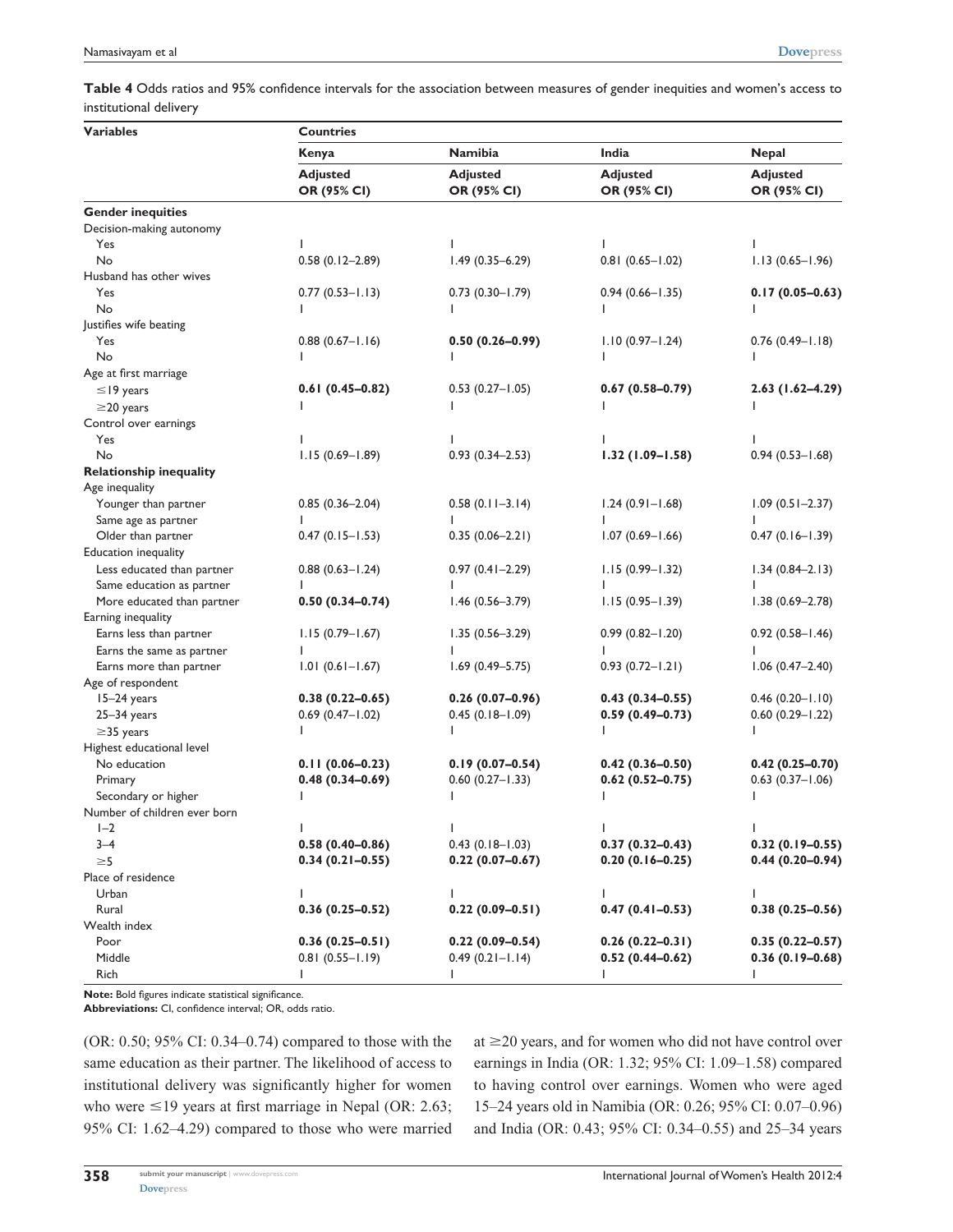**Table 5** Odds ratios and 95% confidence intervals for the association between measures of gender inequities and women's access to maternal tetanus vaccination during pregnancy

| <b>Variables</b>               | <b>Countries</b>               |                                |                                |                                |  |
|--------------------------------|--------------------------------|--------------------------------|--------------------------------|--------------------------------|--|
|                                | Kenya                          | <b>Namibia</b>                 | India                          | <b>Nepal</b>                   |  |
|                                | <b>Adjusted</b><br>OR (95% CI) | <b>Adjusted</b><br>OR (95% CI) | <b>Adjusted</b><br>OR (95% CI) | <b>Adjusted</b><br>OR (95% CI) |  |
| <b>Gender inequities</b>       |                                |                                |                                |                                |  |
| Decision-making autonomy       |                                |                                |                                |                                |  |
| Yes                            | ı                              |                                |                                |                                |  |
| No                             | $0.93$ $(0.11 - 7.84)$         | $1.87(0.73 - 4.78)$            | $1.03(0.81 - 1.32)$            | $0.83$ $(0.51 - 1.34)$         |  |
| Husband has other wives        |                                |                                |                                |                                |  |
| Yes                            | $0.98(0.60 - 1.59)$            | $1.13(0.69 - 1.84)$            | $0.82$ (0.57-1.19)             | $0.42(0.22 - 0.80)$            |  |
| No                             |                                |                                |                                |                                |  |
| Justifies wife beating         |                                |                                |                                |                                |  |
| Yes                            | $1.00(0.68 - 1.48)$            | $1.10(0.74 - 1.65)$            | $1.05(0.92 - 1.20)$            | $0.74$ (0.5 l – l.05)          |  |
| No                             |                                |                                |                                |                                |  |
| Age at first marriage          |                                |                                |                                |                                |  |
| $\leq$ 19 years                | $0.96(0.62 - 1.47)$            | $1.30(0.87 - 1.93)$            | $0.93(0.76 - 1.15)$            | $1.60(0.94 - 2.71)$            |  |
| $\geq$ 20 years                |                                |                                |                                |                                |  |
|                                |                                |                                |                                |                                |  |
| Control over earnings          |                                |                                |                                |                                |  |
| Yes<br>No                      |                                |                                |                                |                                |  |
|                                | $1.19(0.59 - 2.42)$            | $0.79(0.44 - 1.41)$            | $0.89$ (0.73-1.09)             | $0.99(0.61 - 1.65)$            |  |
| <b>Relationship inequality</b> |                                |                                |                                |                                |  |
| Age inequality                 |                                |                                |                                |                                |  |
| Younger than partner           | $0.92$ (0.31 - 2.69)           | $1.03(0.57 - 1.85)$            | $1.14(0.77 - 1.68)$            | $1.72(0.86 - 3.44)$            |  |
| Same age as partner            |                                |                                |                                |                                |  |
| Older than partner             | $0.59(0.14 - 2.50)$            | $1.07(0.51 - 2.21)$            | $0.84$ (0.49-1.42)             | $0.75(0.31 - 1.79)$            |  |
| Education inequality           |                                |                                |                                |                                |  |
| Less educated than partner     | $1.07(0.69 - 1.66)$            | $1.28(0.82 - 1.98)$            | $1.33(1.15 - 1.55)$            | $1.37(0.95 - 1.97)$            |  |
| Same education as partner      |                                |                                |                                |                                |  |
| More educated than partner     | $0.80(0.48 - 1.35)$            | $1.02(0.65 - 1.59)$            | $1.11(0.84 - 1.47)$            | $0.72(0.34 - 1.53)$            |  |
| Earning inequality             |                                |                                |                                |                                |  |
| Earns less than partner        | $0.97(0.58 - 1.64)$            | $0.97(0.58 - 1.64)$            | $1.57(1.28 - 1.92)$            | $1.74(1.16-2.62)$              |  |
| Earns the same as partner      |                                |                                |                                |                                |  |
| Earns more than partner        | $0.85(0.43 - 1.66)$            | $1.38(0.73 - 2.63)$            | $1.54(1.14-2.07)$              | $0.74(0.35 - 1.58)$            |  |
| Age of respondent              |                                |                                |                                |                                |  |
| 15-24 years                    | $1.31(0.64 - 2.69)$            | $2.84(1.42 - 5.68)$            | $1.19(0.91 - 1.55)$            | $1.35(0.68 - 2.71)$            |  |
| $25 - 34$ years                | $1.15(0.72 - 1.82)$            | $1.29(0.83 - 1.99)$            | $1.39(1.14 - 1.68)$            | $1.54(0.92 - 2.57)$            |  |
| $\geq$ 35 years                |                                |                                |                                |                                |  |
| Highest educational level      |                                |                                |                                |                                |  |
| No education                   | $0.23(0.11 - 0.47)$            | $1.19(0.55 - 2.55)$            | $0.35(0.27-0.46)$              | $0.34(0.18-0.63)$              |  |
| Primary                        | $1.08(0.66 - 1.78)$            | $1.86(1.13 - 3.36)$            | $0.55(0.41 - 0.72)$            | $0.43(0.23 - 0.80)$            |  |
| Secondary or higher            |                                |                                |                                |                                |  |
| Number of children ever born   |                                |                                |                                |                                |  |
| $I-2$                          |                                |                                |                                |                                |  |
| $3 - 4$                        | $1.33(0.77 - 2.29)$            | $1.42(0.94 - 2.14)$            | $0.64(0.53 - 0.77)$            | $0.61(0.38 - 0.99)$            |  |
| $\geq 5$                       | $0.63(0.34 - 1.18)$            | $1.57(0.85 - 2.89)$            | $0.38(0.30 - 0.47)$            | $0.65(0.35 - 1.22)$            |  |
| Place of residence             |                                |                                |                                |                                |  |
| Urban                          | ı                              | $\mathbf{I}$                   | $\mathbf{I}$                   | L                              |  |
| Rural                          | $1.11(0.67 - 1.83)$            | $0.92(0.61 - 1.39)$            | $0.95(0.79 - 1.14)$            | $0.86$ $(0.58 - 1.27)$         |  |
| Wealth index                   |                                |                                |                                |                                |  |
| Poor                           | $1.28(0.73 - 2.24)$            | $0.99(0.55 - 1.81)$            | $0.31(0.23 - 0.40)$            | $0.56(0.37-0.84)$              |  |
| Middle                         | $1.22(0.67 - 2.24)$            | $1.47(0.91 - 2.39)$            | $0.61(0.46 - 0.80)$            | $1.06(0.62 - 1.80)$            |  |
| Rich                           | ı                              | T                              | L                              | L                              |  |

**Note:** Bold figures indicate statistical significance.

**Abbreviations:** CI, confidence interval; OR, odds ratio.

old in India (OR: 0.59; 95% CI: 0.49–0.73) were less likely to access institutional delivery compared to those who were  $\geq$ 35 years, whilst women with no education (OR: 0.11; 95% CI: 0.06–0.23) or primary education (OR: 0.48; 95% CI: 0.34–0.69) in Kenya, women with no education

(OR: 0.19; 95% CI: 0.07–0.54) in Namibia, women with no education (OR: 0.42; 95% CI: 0.36–0.50) or primary education (OR: 0.62; 95% CI: 0.52–0.75) in India, and women with no education (OR: 0.42; 95% CI: 0.25–0.70) in Nepal were less likely to have access to institutional delivery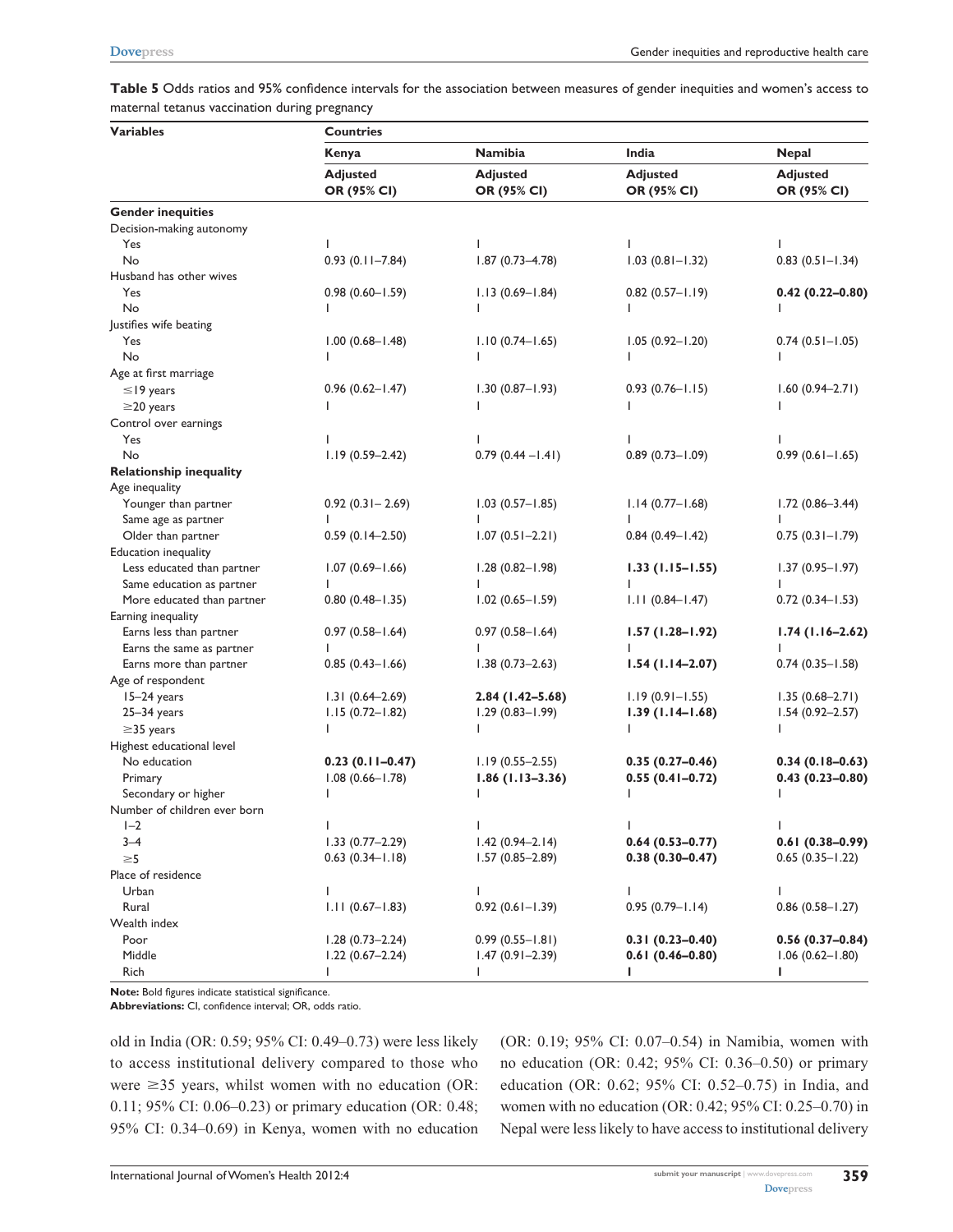compared to those with secondary or higher education. Women residing in rural areas in Kenya (OR: 0.36; 95% CI: 0.25–0.52), Namibia (OR: 0.22; 95% CI: 0.09–0.51), India (OR: 0.47; 95% CI: 0.41–0.53), and Nepal (OR: 0.38; 95% CI: 0.25–0.56) were less likely to have access to institutional delivery compared to those residing in urban areas. Living in households of poor wealth in Kenya (OR: 0.36; 95% CI: 0.25–0.51), Namibia (OR: 0.22; 95% CI: 0.09–0.54), India (OR: 0.26; 95% CI: 0.22–0.31), and Nepal (OR: 0.35; 95% CI: 0.22–0.57) and living in households of middle wealth in India (OR: 0.52; 95% CI: 0.44–0.62) and Nepal (OR: 0.36; 95% CI: 0.19–0.68) decreased the likelihood of accessing institutional delivery compared to those living in households of rich wealth (Table 4).

## Access to maternal tetanus vaccination during pregnancy

Women in polygynous relationships in Nepal (OR: 0.42; 95% CI: 0.22–0.80) were less likely to receive maternal tetanus vaccination during pregnancy compared to women in monogamous relationships. In contrast, the likelihood of receiving maternal tetanus vaccination during pregnancy was higher for women with less education than their partner in India (OR: 1.33; 95% CI: 1.15–1.55) compared to having the same educational level as their partner, for women earning less than their partner in India (OR: 1.57; 95% CI: 1.28–1.92) and in Nepal (OR: 1.74; 95% CI: 1.16–2.62), and for women earning more than their partner in India (OR: 1.54; 95% CI: 1.14–2.07) compared to earning the same as their partner.

Women aged 15–24 years in Namibia (OR: 2.84; 95% CI: 1.42–5.68) and 25–34 years in India (OR: 1.39; 95% CI: 1.14–1.68) had a higher likelihood of receiving maternal tetanus vaccination during pregnancy. Women with no education in Kenya (OR: 0.23; 95% CI: 0.11–0.47), no education (OR: 0.35; 95% CI: 0.27–0.46) or primary education (OR: 0.55; 95% CI: 0.41–0.72) in India, and no education (OR: 0.34; 95% CI: 0.18–0.63) or primary education (OR: 0.43; 95% CI: 0.23–0.80) in Nepal were less likely to receive a maternal tetanus vaccination during pregnancy compared to those with secondary or higher education, whereas having primary education in Namibia (OR: 1.86; 95% CI: 1.13–3.36) was associated with a higher likelihood of receiving maternal tetanus vaccination during pregnancy compared to having secondary or higher education. Women who had three or four children in India (OR: 0.64; 95% CI: 0.53–0.77) and Nepal (OR: 0.61; 95% CI: 0.38–0.99) and women who had five or more children in India (OR: 0.38; 95% CI: 0.30–0.47) were less likely to receive maternal tetanus vaccination during pregnancy compared to women with one or two children. Finally, compared to women in rich households, women in households of poor (OR: 0.31; 95% CI: 0.23–0.40) and middle wealth (OR: 0.61; 95% CI: 0.46–0.80) in India, as well as those in households of poor wealth in Nepal (OR: 0.56; 95% CI: 0.37–0.84) were less likely to access maternal tetanus vaccination during pregnancy (Table 5).

# **Discussion** Summary of findings

Measures of gender inequities such as polygyny (husband having other wives), justifying wife beating, age at first marriage ( $\leq$ 19 years), and education inequality (being less educated than partner) were differentially and significantly associated with the different measures of access to reproductive health care within the four countries.

# Comparison with previous studies Polygamy

The women in polygynous relationships had lower access to institutional delivery and maternal tetanus vaccination during pregnancy in Nepal, consistent with findings from recent reports,39,40 which attribute this to the systematic gender and cultural discriminations deterring women from accessing modern reproductive health services in the form of early marriage, discrimination against daughters in access to health care, and restraining women's autonomy and physical mobility to seek health care for themselves; these are all reflective of a difference in men's and women's economic roles and power.41 Alternative explanations could be disadvantages arising from such factors as poor geographical accessibility, caste/ethnicity, and low income.40 These findings stress the need to change the patriarchal and discriminatory traditional value systems and practices in Nepal. The current findings are consistent with those in a study in SSA where women in monogamous relationships in Kenya and the Ivory Coast were found to seek more health care.<sup>42</sup>

## Justifying wife beating

Women who considered wife beating justifiable were found to be less likely to have access to institutional delivery in Namibia. This may be due to lower status within the household, lower education, economic dependence on their male partners, and inexposure to a modern health care system, thus reflecting traditional gender role attitudes that place women in subordinate and dependent positions in relation to men. Coupled with the lower socioeconomic status of most of the respondents, it is plausible that the women lacked enough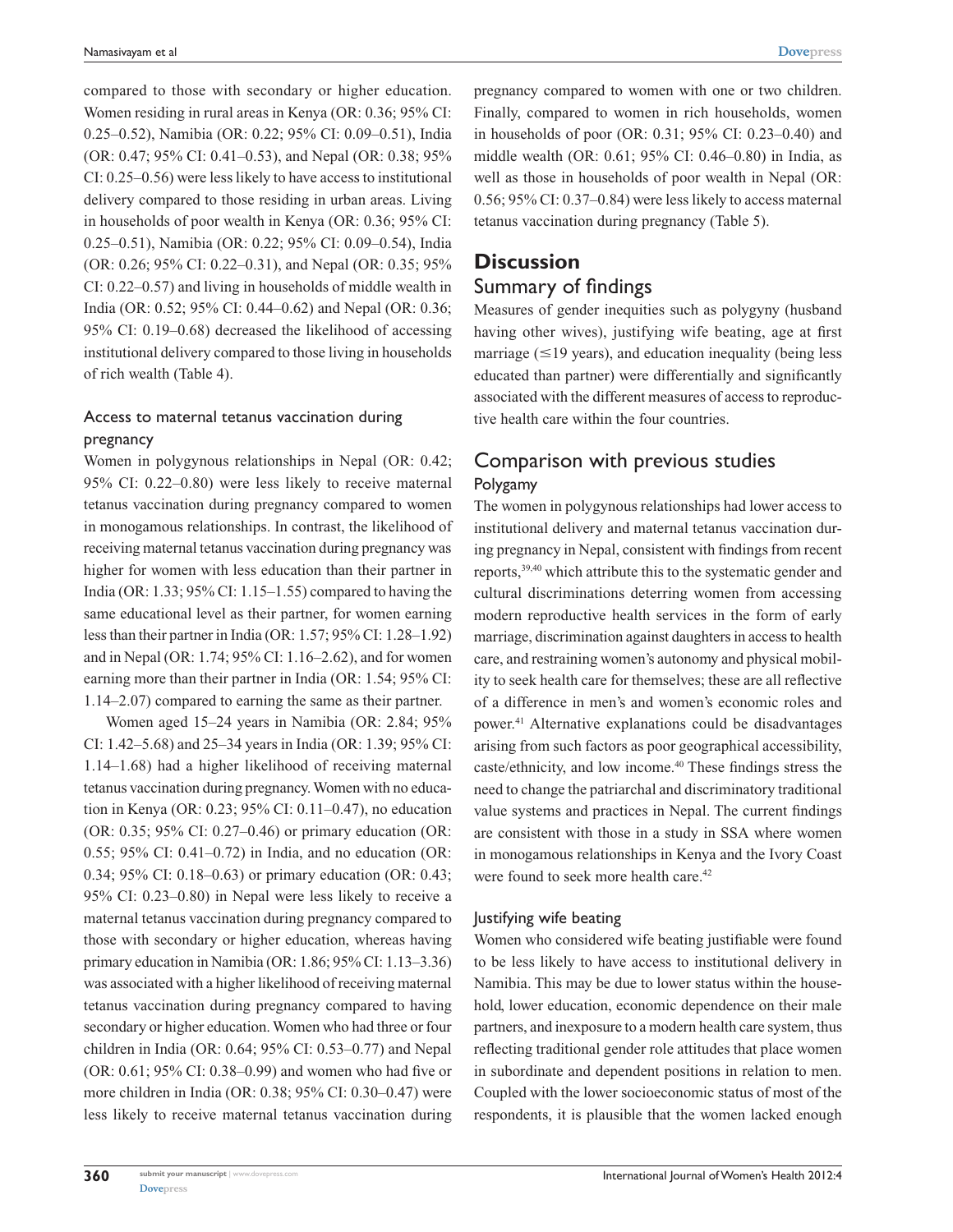relationship and economic autonomy to demand access to reproductive health care. Similar findings have been reported in other studies.<sup>43</sup>

#### Age at first marriage

Findings in the association between early marriage  $(\leq 19 \text{ years})$ and access to reproductive health care were mixed. Women who married at  $\leq$ 19 years were less likely to have access to institutional delivery in Kenya and India, which is consistent with another study, $10$  and may be due to hierarchies existing in families in which these women have little or no influence in decision making.<sup>36</sup> Early marriage often curtails young women's educational opportunities,<sup>44</sup> and renders them less autonomous and incapable of asserting themselves in their marriage. Typically coinciding with early childbearing, it often results in lower access to reproductive health care, especially as these young brides may lack knowledge of sexual and reproductive matters.<sup>44</sup> Conversely, marrying at  $\leq$  19 years in Nepal was associated with increased access to skilled antenatal care and institutional delivery. This may be explained by early marriage being a societal norm in Nepal,<sup>45</sup> evidenced by 40% of marriages involving girls 15 years of age in Nepal.46 The resulting early pregnancies are associated with an increased need for reproductive health care among women in this age group. Moreover, the decision to get girls married at an early age is also a reflection of underlying patriarchal values in Nepal.<sup>47</sup>

#### Control over earnings

That women lacking control over earnings had higher access to institutional delivery in India is counterintuitive and contrasts with findings in another study.<sup>35</sup> Cultural norms and family dynamics are known to limit women's ability to exercise control over earnings/savings; however, women's participation in microcredit and savings schemes, which are socially accepted strategies to save in India, may enable them protect their savings from husbands and other relatives.<sup>48</sup> Women may also choose individual savings programs that allow them to keep knowledge or details of their savings to themselves, so as to avoid being subjected to pressure from others, including their spouse.<sup>49</sup>

#### Relationship inequalities

The correlation between relationship inequalities in age, education, and earnings and different aspects of women's reproductive health care were also conflicting. That women in India who earned more than their spouse had higher access to maternal tetanus vaccination during pregnancy is as expected, and may result from the women's greater socioeconomic status and financial autonomy within the household, consistent with findings in other studies.<sup>50,51</sup> The decreased access to reproductive health care associated with women being younger or less educated than their spouse may also be a reflection of their low status within the relationship and their economic dependence on their partners. In contrast, however, women who were more educated than their spouse being less likely to access reproductive health care or being less educated and more likely to access reproductive health care are indicative of the variation and complexity of manifestations of gender inequities within different social contexts. These associations point to gaps in the extant literature and the need for further research into the role of social inequalities within the household on different health care outcomes. It is presumable that lower access to reproductive health care among women who are more educated than their spouse may be related to these women being working women with time constraints reducing their use of reproductive health care; this is consistent with findings from another study,<sup>35</sup> and may be of interest to those working with interventions aimed at increasing employment opportunities, as this may not always generate the expected results of either improving intrahousehold equality or access to health care.

#### Demographic and socioeconomic factors

The lower likelihood of accessing skilled antenatal care in Namibia, and institutional delivery in the four countries for women aged 15–24 years (and women aged 25–34 years in India) is in agreement with results from other studies,<sup>10,36</sup> and could be attributed to older women having more decision-making autonomy. Moreover, younger women tend to have lesser say in household decisions, which are commonly made by either their partners or mothers-in-law within these contexts. Young age may also correlate with lower educational levels, and therefore less knowledge about maternal health care.45 The exception was a higher likelihood of access to maternal tetanus vaccination during pregnancy among women aged 15–24 years in Namibia and women aged 25–34 years in India, which may be associated with women aged  $<$  35 years having greater access to maternal health care as a result of their increased fertility rates,<sup>52</sup> and higher parity.<sup>10,53</sup>

It was found that educational attainment of women was positively correlated with access to reproductive health care, in line with a previous study; $35,53$  reasons include increased awareness of the benefits of maternal health care among more educated women, greater influence over decisions regarding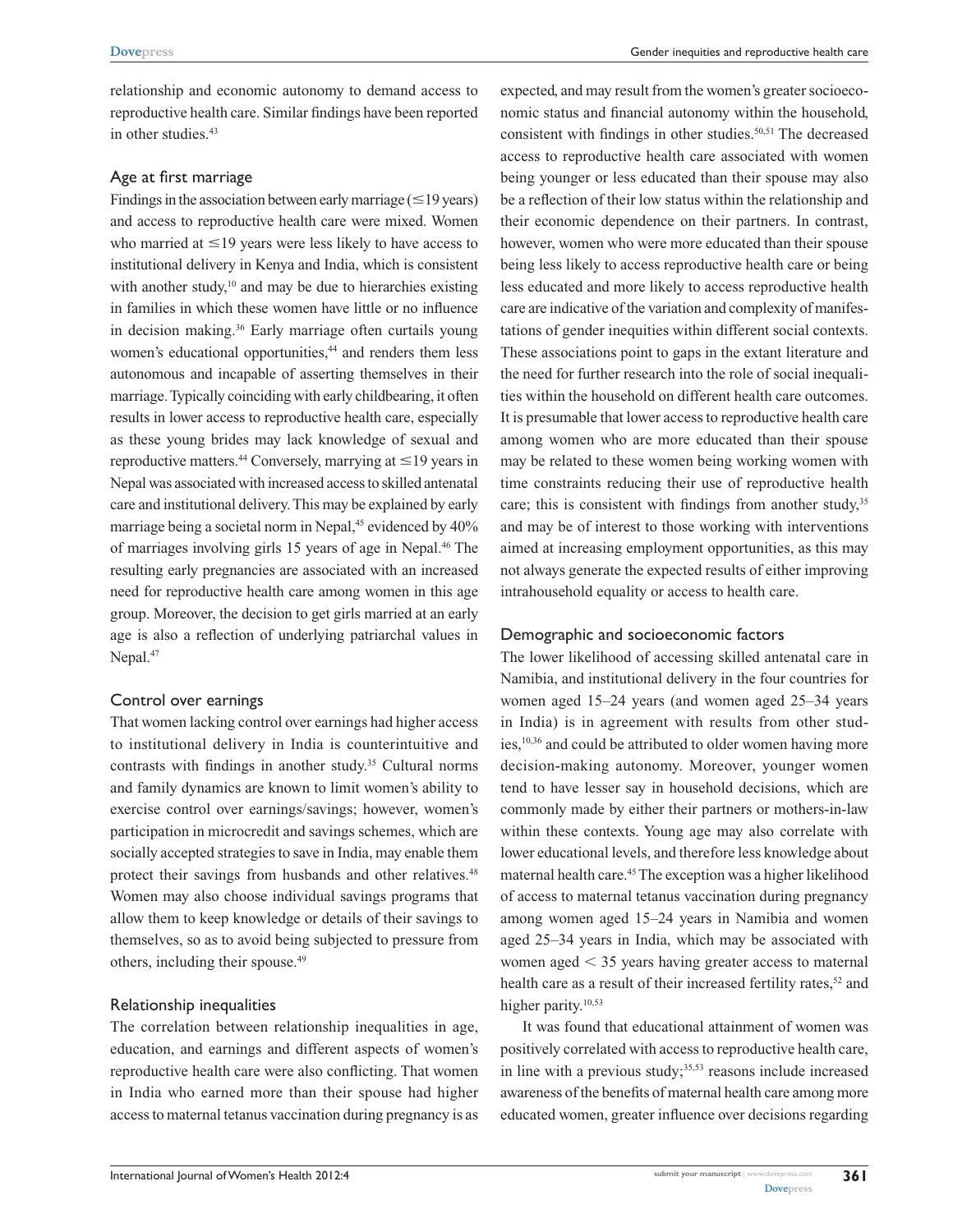their own health, and better communication skills.<sup>10,35,36,53</sup> The exception in this study being higher access to maternal tetanus vaccination during pregnancy among women with primary education compared to those with secondary or higher education in Namibia, which, as earlier stated, may be associated with the possibility of wanting to pursue their careers, hence decreased fertility, parity, and lower access to maternal tetanus vaccination among women with higher education.

Having three or more children was generally associated with less likelihood of accessing health care among women in all the countries. While it is unclear why women with three or more children are less likely to seek reproductive health care than women with two children or less, the results appear to be consistent with most studies done elsewhere which attribute this to increased confidence in home birth and the belief that modern health care is either not very necessary, or to high costs or negative experiences from previous pregnancies and births coupled with greater demands in terms of time, resources, and child care,<sup>52</sup> and the poor quality of health care facilities.35 Women tend to use reproductive health care for their first child than later children,<sup>54</sup> due to first pregnancies being more associated with difficulties during labor and delivery compared to high order pregnancies. Thus, low parity women are more motivated to deliver in medical facilities than high parity women.

This study also found a negative correlation between rural residence and access to skilled antenatal care (India and Nepal), as well as institutional delivery in all the countries; this is in line with existing literature,<sup>10,36,44,52,55,56</sup> which have shown that urban residence confers an advantage in access to maternal health care. Contributing factors include longer travelling distances, time, and costs to reproductive health care services for women in many rural areas, often fewer health care facilities, and a general lack of skilled health care workers. In addition, women living in rural settings also tend to be less educated and of lower socioeconomic status, which could further limit their access to health care. Finally, household wealth index was found to be a significant predictor of access to maternal health care in these countries, which is an expected finding given that the majority of health care services in these countries are financed through out-of-pocket expenditure.57,58 Previous studies have shown that in addition to being indicative of the ability to pay for services, $10,52,55,59$  better wealth status may also reflect a greater perceived need of such skilled health care services.<sup>35,53,60</sup> Only one measure of gender inequity – decision-making autonomy – was not significantly associated with women's access to reproductive health care; this may have resulted from differences in understanding the questions relating to these variables as well as underreporting among the women.

## Strengths and limitations

The strengths of this study include: (1) the large sample size of DHS surveys; (2) the surveys being nationally representative and enabling the generalization of the results within and across countries; and (3) similar definitions of variables across countries, which increased comparability across countries. The limitations of this study include: (1) the cross-sectional nature of the data did not enable causal inference to be drawn from findings in this study; (2) household income or expenditure, which are commonly used measures for wealth, are not routinely collected in DHS surveys. The assets-based wealth index used in this study is only a proxy indicator for household economic status, which may not always produce results similar to those obtained from direct assessments of income and expenditure where such data are available or can be reliably collected; (3) the main outcome variable in this study was "access to reproductive health care" which was a proxy for "use" of health care. However, use of health care is also affected by availability, affordability, and acceptability of the services, and these need to be accounted for before any conclusions can be drawn regarding the use of health care; and (4) gender-based violence was not analyzed in this study, as data was not available for this variable in the DHS surveys for Namibia and India. Given the variations in cultural norms, health care systems, and sociodemographic characteristics both within and between the four countries, the current findings indicate that measures of gender inequities cannot be generalized to fit the different contexts.

# **Conclusion and policy implications**

Dimensions of gender inequities (with the exception of decision-making autonomy) were significant predictors of access to reproductive health care. Findings highlight the role of patriarchal and discriminatory traditional value systems and practices that place women and girls in subordinate positions to men and boys within different social contexts, and the urgent need for concerted and sustained efforts to change these harmful traditional values if several of these countries are to meet MDG-5.

# **Disclosure**

The authors report no conflicts of interest in this work.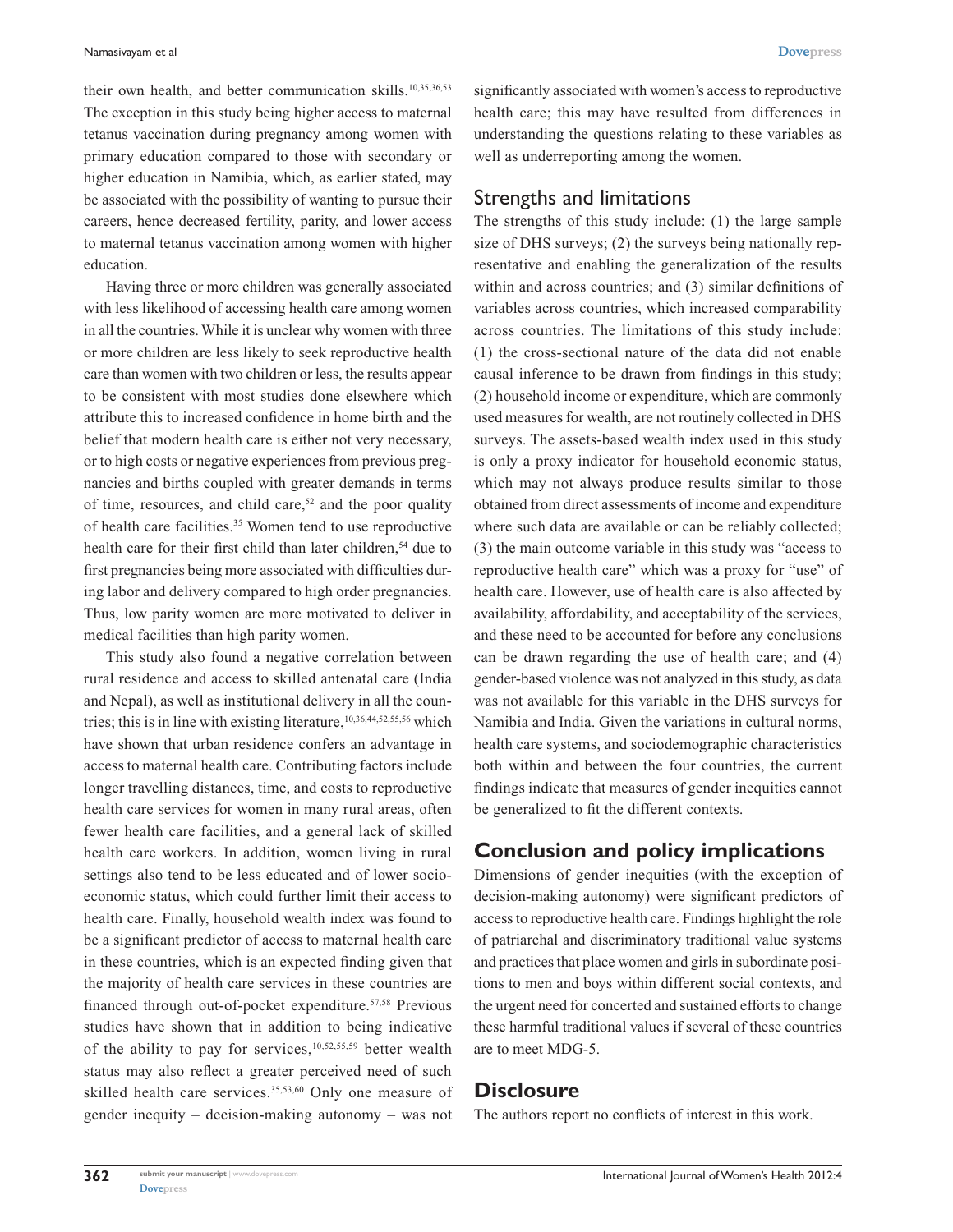# **References**

- 1. World Health Organization. MDG 5: improve maternal health. 2011. Available from: [http://www.who.int/](http://www.who.int/topics/millennium_development_goals/maternal_health/en/index.html)topics/millennium\_development\_ goals/maternal\_health/en/index.html. Accessed May 3, 2011.
- 2. World Health Organization Regional Office for Africa. *Reducing Maternal Deaths: The Challenge of the New Millennium in the African Region*. Brazzaville; World Health Organization Regional Office for Africa; 2002.
- 3. Stevens RD. Safe motherhood: an insight into maternal mortality in the developing world. *Health Millions*. 2000;26(3):34–37.
- 4. World Health Organization. Maternal mortality in 2005: estimates developed by WHO, UNICEF, UNFPA, and the World Bank. 2007. Available from: [http://www.who.int/](http://www.who.int/maternal_child_adolescent/documents/9789241596213/en/index.html)maternal\_child\_adolescent/ documents/9789241596213/en/index.html. Accessed May 2, 2011.
- 5. Mahler H. The safe motherhood initiative: a call to action. *Lancet*. 1987;1 (8534):668–670.
- 6. Starrs AM. Safe motherhood initiative: 20 years and counting. *Lancet*. 2006;368(9542):1130–1132.
- 7. United Nations. The millenium development goals. 2010. Available from: [http://www.un.org/](http://www.un.org/millenniumgoals/bkgd.shtml)millenniumgoals/bkgd.shtml. Accessed April 23, 2011.
- 8. Campbell OM, Graham WJ. Strategies for reducing maternal mortality: getting on with what works. *Lancet*. 2006;368(9543): 1284–1299.
- 9. Bulatao RA, Ross JA. Which health services reduce maternal mortality? Evidence from ratings of maternal health services. *Trop Med Int Health*.  $2003.8(8) \cdot 710 - 721$
- 10. Simkhada B, Teijlingen ER, Porter M, Simkhada P. Factors affecting the utilization of antenatal care in developing countries: systematic review of the literature. *J Adv Nurs*. 2008;61(3):244–260.
- 11. Carroli G, Rooney C, Villar J. How effective is antenatal care in preventing maternal mortality and serious morbidity? An overview of the evidence. *Paediatr Perinat Epidemiol*. 2001;15 Suppl 1:1–42.
- 12. Koblinsky MA, Campbell O, Heichelheim J. Organizing delivery care: what works for safe motherhood? *Bull World Health Organ*. 1999;77(5): 399–406.
- 13. Adegoke AA, van den Broek N. Skilled birth attendance-lessons learnt. *BJOG*. 2009;116 Suppl 1:33–40.
- 14. Bullough C, Meda N, Makowiecka K, Ronsmans C, Achadi E, Hussein J. Current strategies for the reduction of maternal mortality. *BJOG*. 2005;112(9):1180–1188.
- 15. Ronsmans C, Graham WJ. Maternal mortality: who, when, where, and why. *Lancet*. 2006;368(9542):1189–1200.
- 16. World Health Organization. Trends in maternal mortality: 1990 to 2008. Estimates developed by WHO, UNICEF, UNFPA, and The World Bank. 2010. Available from: [http://www.unfpa.org](http://www.unfpa.org/public/ home/publications/pid/6598)/public/ home/publications/ pid/6598. Accessed April 16, 2011.
- 17. Rogo KO, Oucho J, Mwalali P. Maternal mortality. In: Jamison DT, Feachem RG, Makgoba MW, et al., editors. Disease and Mortality in sub-Saharan Africa. 2nd ed. Washington, DC: The World Bank; 2006:223–236.
- 18. Rabkin M, El-Sadr WM, Mugyenyi P, Ramatlapeng MK, De Cock KM. Lessons from Africa. *J Acquir Immune Defic Syndr*. 2010;55 Suppl 2: S141–S143.
- 19. Khan KS, Wojdyla D, Say L, Gulmezoglu AM, Van Look PF. WHO analysis of causes of maternal death: a systematic review. *Lancet*. 2006;367(9516):1066–1074.
- 20. Hogan MC, Foreman KJ, Naghavi M, et al. Maternal mortality for 181 countries, 1980–2008: a systematic analysis of progress towards Millennium Development Goal 5. *Lancet*. 2010;375(9726): 1609–1623.
- 21. Buor D, Bream K. An analysis of the determinants of maternal mortality in sub-Saharan Africa. *J Womens Health (Larchmt)*. 2004;13(8):926–938.
- 22. McTavish S, Moore S, Harper S, Lynch J. National female literacy, individual socio-economic status, and maternal healthcare use in sub-Saharan Africa. *Soc Sci Med*. 2010;71(11):1958–1963.
- 23. Asian-Pacific Resource and Research Centre for Women. MDG5 in Asia: progress, gaps and challenges 2000–2010. 2010. Available from: [http://](http://www.mdg5watch.org/Regional/MDG5RegionalBrief.pdf) [www.mdg5watch.org/](http://www.mdg5watch.org/Regional/MDG5RegionalBrief.pdf)Regional/MDG5RegionalBrief.pdf. Accessed April 16, 2011.
- 24. Amery J. Safe motherhood case studies: learning from South Asia. *J Health Popul Nutr*. 2009;27(2):87–88.
- 25. Thatte N, Mullany LC, Khatry SK, Katz J, Tielsch JM, Darmstadt GL. Traditional birth attendants in rural Nepal: knowledge, attitudes and practices about maternal and newborn health. *Glob Public Health*. 2009;4(6):600–617.
- 26. Kumar S. Reducing maternal mortality in India: policy, equity, and quality issues. *Indian J Public Health*. 2010;54(2):57–64.
- 27. Ridgeway CL, Correll SJ. Motherhood as a status characteristic. *J Soc Issues*. 2004;60(4):683–700.
- 28. Kishor S. The heavy burden of a silent scourge: domestic violence. *Rev Panam Salud Publica*. 2005;17(2):77–78.
- 29. Whitehead M. The concepts and principles of equity and health. *Int J Health Serv*. 1992;22(3):429–445.
- 30. United Nations Population Fund. Gender equality: a cornerstone of development. 2011. Available from: [http://www.unfpa.org](http://www.unfpa.org/gender/)/gender/. Accessed April 16, 2011.
- 31. Kabeer N. Gender equality and women's empowerment: a critical analysis of the third Millennium Development Goal. *Gend Dev*. 2005;13(1):13–24.
- 32. Sen A. The many faces of gender inequality. *New Repub*. September 17, 2001:35–40.
- 33. World Health Organization. Women and health: today's evidence tomorrow's agenda. 2009. Available from: [http://www.who.int/](http://www.who.int/gender/documents/9789241563857/en/index.html) gender/documents/9789241563857/en/index.html. Accessed April 16, 2011.
- 34. Bronfenbrenner U. Toward an experimental ecology of human development. *Am Psychol*. 1977;32(7):513–531.
- 35. Furuta M, Salway S. Women's position within the household as a determinant of maternal healthcare use in Nepal. *Int Fam Plan Perspect*. 2006;32(1):17–27.
- 36. Gabrysch S, Campbell OM. Still too far to walk: literature review of the determinants of delivery service use. *BMC Pregnancy Childbirth*. 2009;9:34.
- 37. Heise L, Ellsberg M, Gottemoeller M. Ending violence against women. *Popul Rep L*. 1999;27(11):1–43.
- 38. Linos N, Khawaja M, Al-Nsour M. Women's autonomy and support for wife beating: findings from a population-based survey in Jordan. *Violence Vict*. 2010;25(3):409–419.
- 39. Deuba AR, Rana PS. *A Study on the Psycho-Social Impacts of Violence Against Women and Girls With Special Focus on Rape, Incest, and Polygamy*. Lalitpur: SAATHI Organization; 2001.
- UNFPA. Gender equality and empowerment of women in Nepal; 2007. Available from:<http://nepal.unfpa.org/pdf/Gender%20Equality.pdf>
- 41. Desai S. *Gender Inequalities and Demographic Behavior in India*. New York, NY: The Population Research Council; 2007.
- 42. Stephenson R, Baschieri A, Clements S, Hennink M, Madise N. Contextual influences on the use of health facilities for childbirth in Africa. *Am J Public Health*. 2006;96(1):84–93.
- 43. Jensen R, Thornton R. Early female marriage in the developing world. *Gend Dev*. 2003;11(2):9–19.
- 44. Santhya KG, Ram U, Acharya R, Jejeebhoy SJ, Ram F, Singh A. Associations between early marriage and young women's marital and reproductive health outcomes: evidence from India. *Int Perspect Sex Reprod Health*. 2010;36(3):132–139.
- 45. Singh S, Samara R. Early marriage among women in developing countries. *Int Fam Plan Perspect*. 1996;22(4):148–157.
- 46. Gazmararian JA, Lazorick S, Spitz AM, Ballard TJ, Saltzman LE, Marks JS. Prevalence of violence against pregnant women. *JAMA*. 1996;275(24):1915–1920.
- 47. Haywood RF. *Breaking the Earthenware Jar: Lesson From South Asia to End Violence Against Women and Girls*. Kathmandu: UNICEF Regional Office for South Asia; 2000.